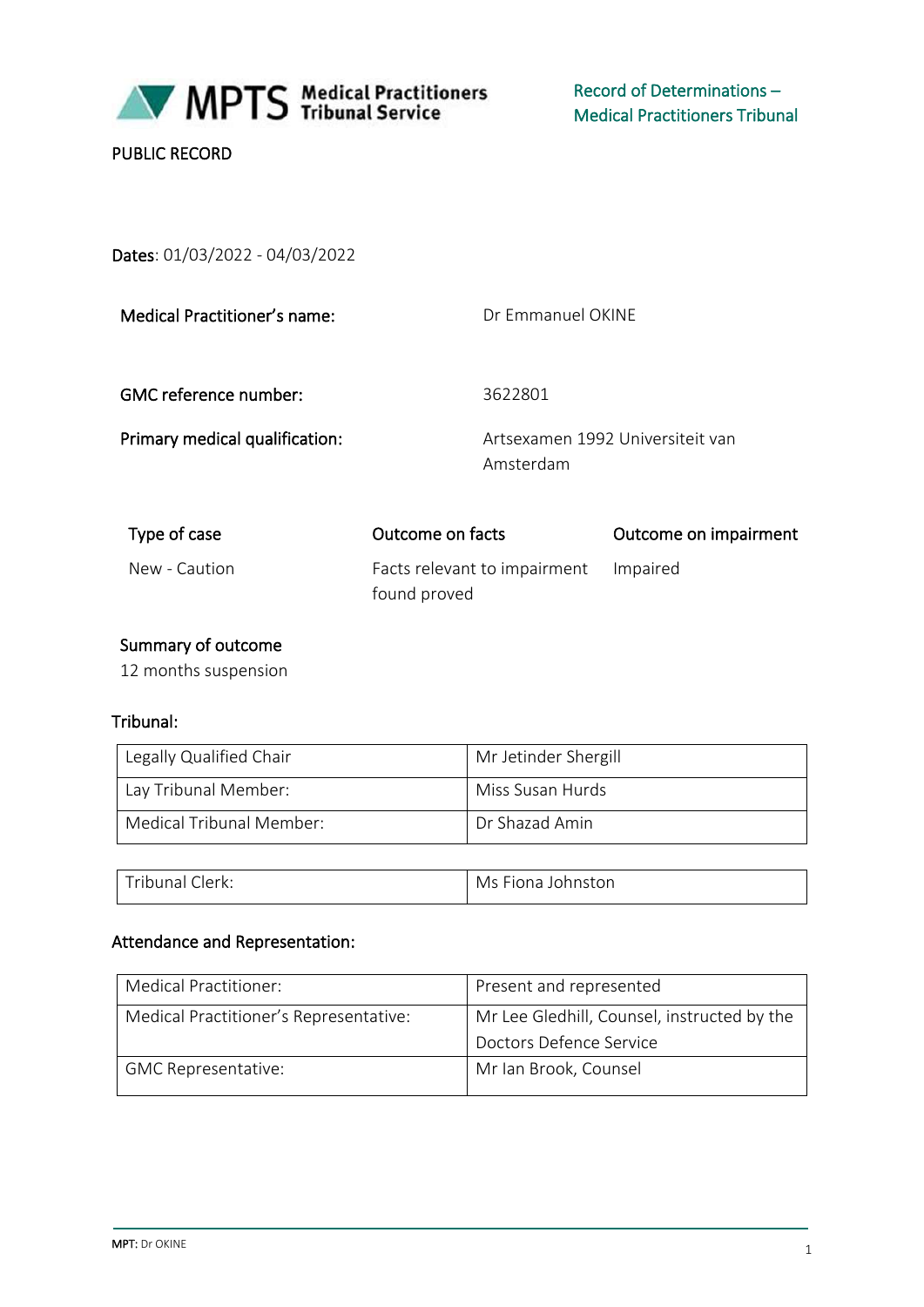## Attendance of Press / Public

In accordance with Rule 41 of the General Medical Council (Fitness to Practise) Rules 2004 the hearing was held in public.

## Overarching Objective

Throughout the decision making process the tribunal has borne in mind the statutory overarching objective as set out in s1 Medical Act 1983 (the 1983 Act) to protect, promote and maintain the health, safety and well-being of the public, to promote and maintain public confidence in the medical profession, and to promote and maintain proper professional standards and conduct for members of that profession.

#### Determination on Facts and Impairment - 03/03/2022

#### Background

1. Dr Okine qualified in 1992 from the University of Amsterdam and gained his General Practitioners ('GP') qualification in 1996. At the time of events Dr Okine was employed as a sole GP Practitioner at Eastmoor Medical Centre ('the practice').

2. Whilst working at the practice, it is alleged that Dr Okine was found to have completed false patient records while working at the practice between 20 November 2017 to 6 February 2018. The practice manager became aware of the concerns and reported the matter to the Clinical Commissioning Group ('CCG') and to the General Medical Council ('GMC') in March 2018. As a result, on 17 April 2018, the CCG and NHS England met and decided what the course of action should be taken regarding the concerns. It was decided that the matter would be passed to the NHS Counter Fraud team to investigate. Dr Okine continued to work with some restrictions in place. Following the investigation, the matter was reported to the police and Dr Okine accepted a police caution on 27 November 2020.

3. The allegation that has led to this hearing can be summarised as Dr Okine's fitness to practise is said to be impaired by reason of his caution.

#### The Facts

#### The Allegation and the Doctor's Response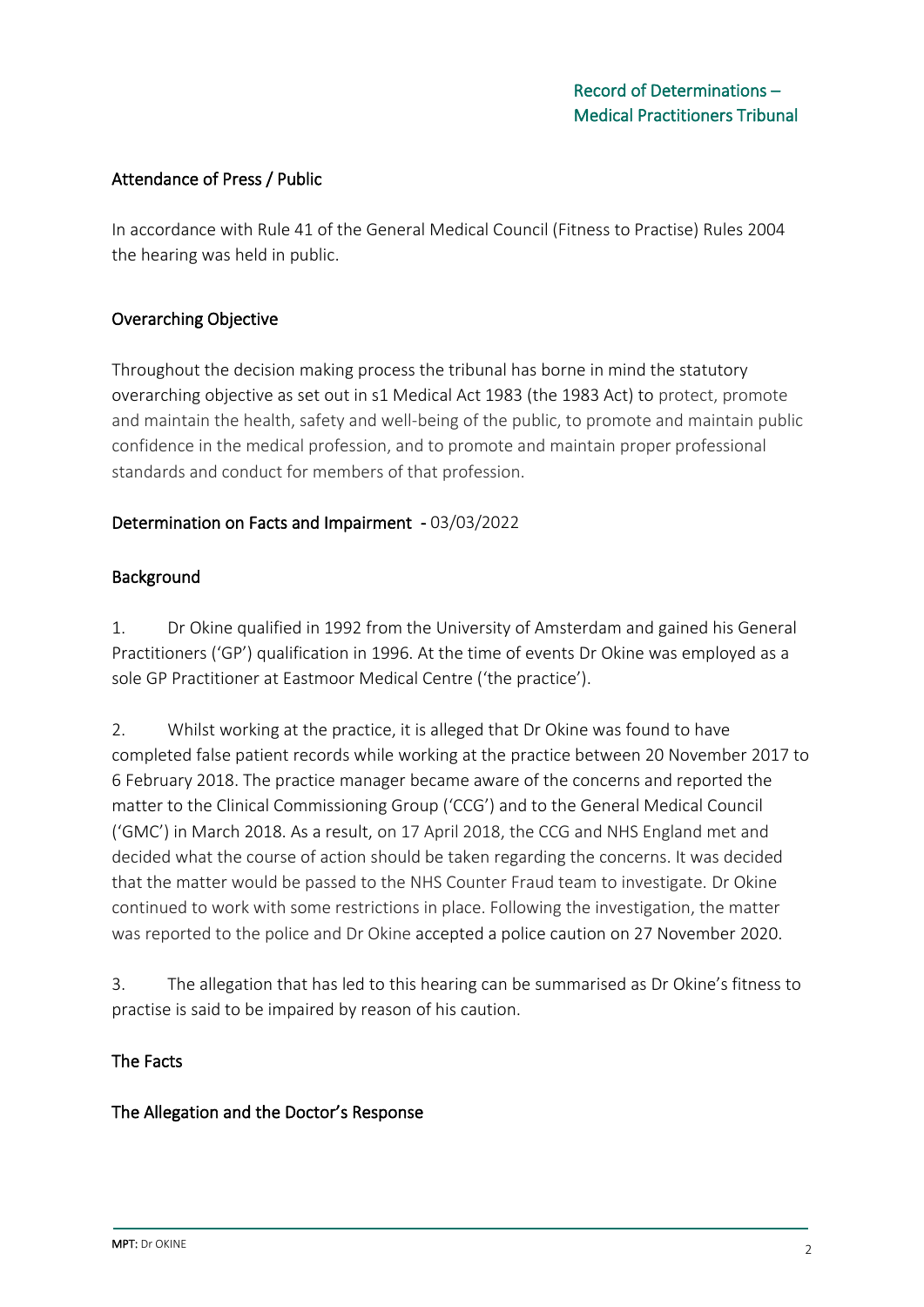The Allegation made against Dr Okine is as follows:

That being registered under the Medical Act 1983 (as amended):

1. On 27 November 2020 you accepted a caution for S2 Fraud Act 2006 – Fraud by False Representation.

And that by reason of the matters set out above your fitness to practise is impaired because of your caution. Admitted and found proved

## The Admitted Facts

4. At the outset of these proceedings, through his counsel, Dr Okine made admission to paragraph one of the Allegation, as set out above, in accordance with Rule 17(2)(d) of the GMC (Fitness to Practise) Rules 2004, as amended ('the Rules'). In accordance with Rule 17(2)(e) of the Rules, the Tribunal announced paragraph one of the Allegation as admitted and found proved.

## The offence that led to the caution

5. The Tribunal noted the background to the offence as set out in the investigations report:

- Dr Okine falsified consultation entries while working at the practice between 20 November 2017 to 6 February 2018 in order to improve the practice's Quality and Outcomes Framework ('QOF') performance.
- The practice received quarterly payments throughout the financial year under the QOF. In order for payments to be made QOF points were awarded for specific medical consultations and procedures. The points total led to the practice receiving a financial reward. Dr Emmanuel Okine had updated 34 different medical records with false medical consultations ranging from asthma annual reviews to diabetic reviews with associated medical procedures such as blood pressure readings, body mass calculations or spirometry readings. The QOF codes would be attached to these false medical consultations and the points from these codes would be calculated which led to the practice receiving quarterly payments. In the counter fraud report dated 21 July 2021 the findings into the investigation stated: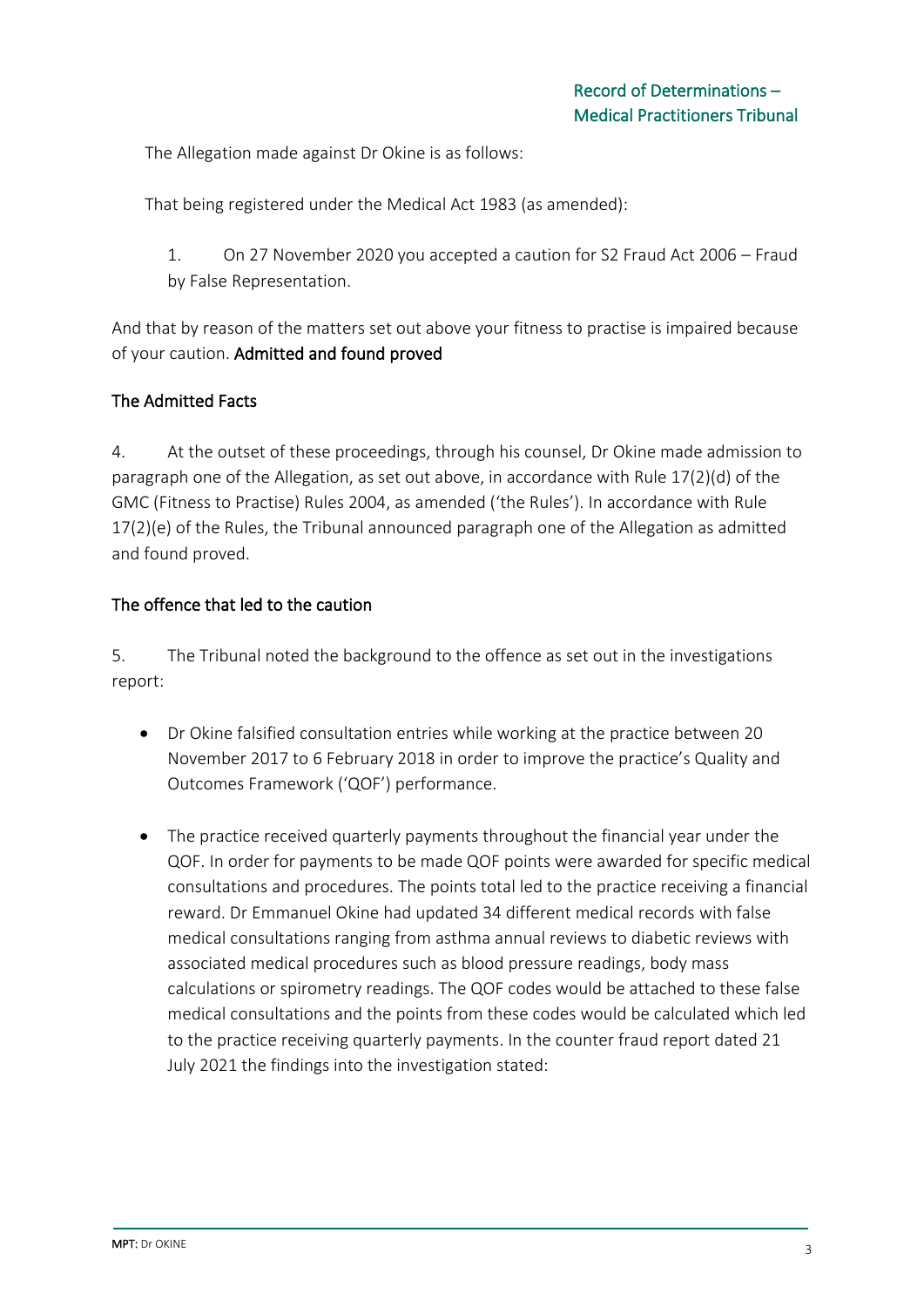*'It was evidenced from the audit of patient notes cross-matched against the appointment's diary that between 20 November 2017 and 6 February 2018 the subject had accessed and updated 44 x records (relating to 34 x patients) despite there being no record of the patients attending a GP appointment being found.'*

• The investigation report went on to explain that although patients could have been put at risk no actual harm to patients resulted.

## Impairment

6. With no facts remaining in dispute, the Tribunal had to decide in accordance with Rule 17(2)(l) of the Rules whether, on the basis of the facts found proved, Dr Okine's fitness to practise is currently impaired by reason of his caution.

#### Documentary Evidence

7. The Tribunal had regard to the documentary evidence provided by the parties prior to the hearing. This evidence included but was not limited to witness statements, counter fraud investigation report, police caution, complaint form, various email correspondence, testimonials, and Dr Okine's Rule 7 response. The GMC relied on a written warning that had been given to Dr Okine in 2012 as a result of earlier an GMC investigation.

#### Witness Evidence

8. Dr Okine provided a witness statement and also gave oral evidence at the hearing. In addition, the Tribunal received documentary and heard live evidence from Mr A, former practice manager on Dr Okine's behalf.

# Dr Okine's Evidence

9. In his oral evidence Dr Okine told the Tribunal that he was the sole practitioner of the practice for two years and that Mr A was the practice manager at the time. Mr A left the practice, and a new manager Ms B took over. He explained he thought everything was working fine until his accountant tried to get in touch with Ms B in relation to some unpaid invoices and she wasn't forthcoming with any information. Dr Okine explained Ms B was not using the money the practice was getting from the CCG to pay creditors or NHS Properties. He told the Tribunal that he was a single-handed practitioner and he solely concentrated on the patient's care thinking Ms B was looking after the financial side of the practice.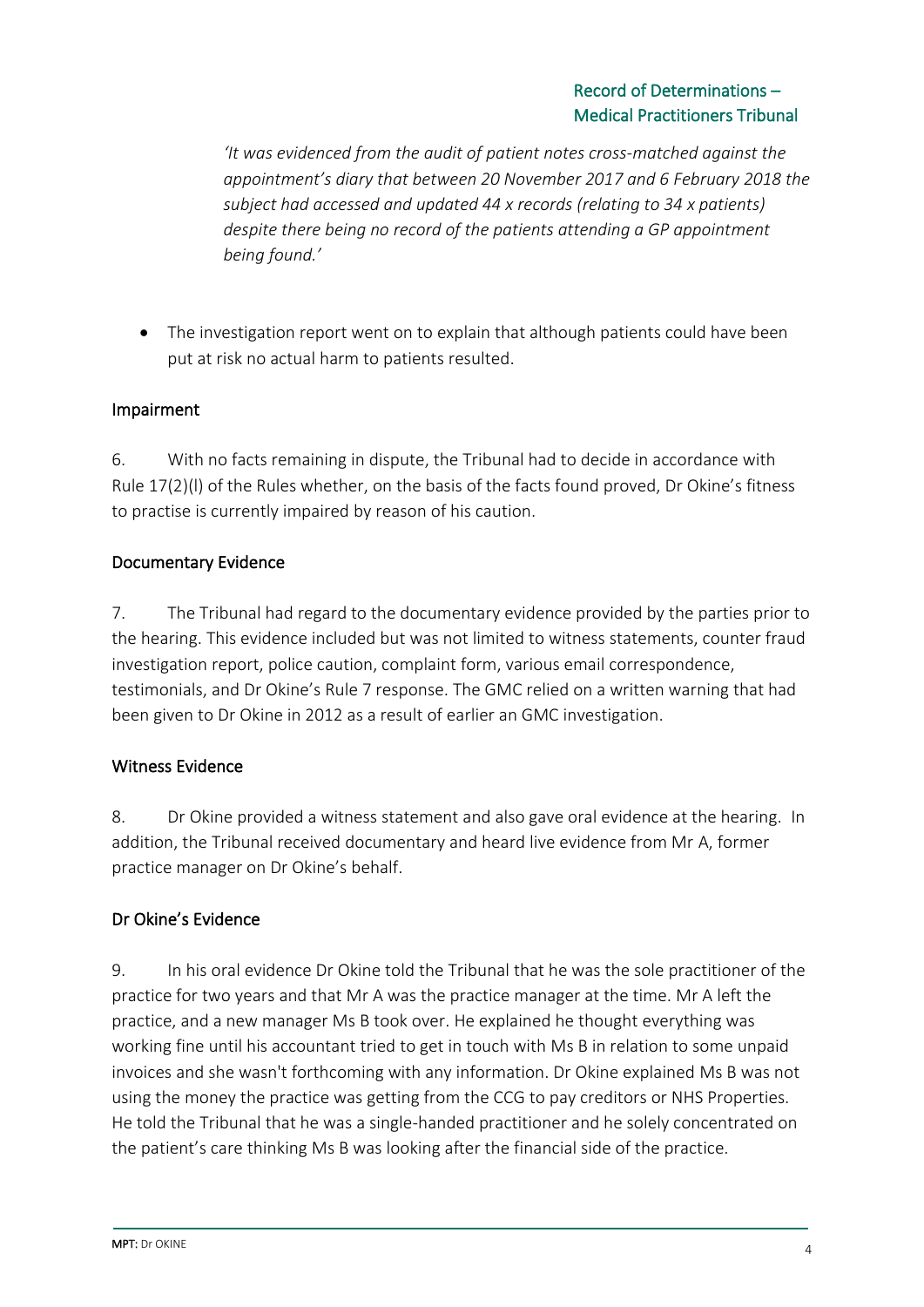10. Dr Okine said he became aware of the debts that were owed and the pressure became an enormous burden for him. He was also worried by this point in his difficulties in meeting the debts. Dr Okine said he sold some of his assets to recover money and then pay the creditors. After discussions with his creditors some agreed to drawing up payment plans as he did not have the full assets to pay everything off. Dr Okine stated: '*it was not my intention to do these things*.'

11. Dr Okine said that he hasn't worked as a GP since August 2018 and that he did apply for voluntary erasure, but it was not successful. He told the Tribunal he has retired and has no intention of coming back to medicine. He would never take on the responsibly and pressures of being a partner in a practice again and that he has learned his lesson. He said that he was totally ashamed of his dishonest actions, and he placed his patients at risk, affected public confidence greatly and brought the medical profession into disrepute.

# Mr A's Evidence

12. Mr A who was the practice manager at the practice prior to Ms B told the Tribunal that Dr Okine had left the financial management entirety to him and that in his experience was not unusual. He explained how the financial situation in the practice had been under pressure for some time and that his prudent management had achieved financial viability. Mr A stated in his oral evidence; '*I like to keep a tight rein on things'.* He added that he was asked by Dr Okine to re-examine the practice finances in 2017. He had made enquires though Ms B and found that considerable depts had been accrued but was unable to explain to the Tribunal how these had arisen. He told the Tribunal that there was a lot of things he did not know as the NHS did not deal directly with him since he was only assisting Dr Okine on a unformal basis. He said he found invoices that had simply been filed and there was a folder with various unpaid invoices in it. The Tribunal found him to be credible witness and accepted his evidence.

# Submissions on behalf of the GMC

13. Throughout his submissions, Mr Brook referred the Tribunal to relevant case law and the relevant paragraphs of Good Medical Practice (2013 edition) ('GMP') and stated that the Tribunal should have regard to the overarching objective in considering whether Dr Okine's fitness to practise is currently impaired.

14. Mr Brook submitted that Dr Okine's fitness to practise is currently impaired by virtue of his caution. Dr Okine created 44 false medical records in those of 34 patients and his misconduct was not a one-off incident. Dr Okine's misconduct lasted over two months, so it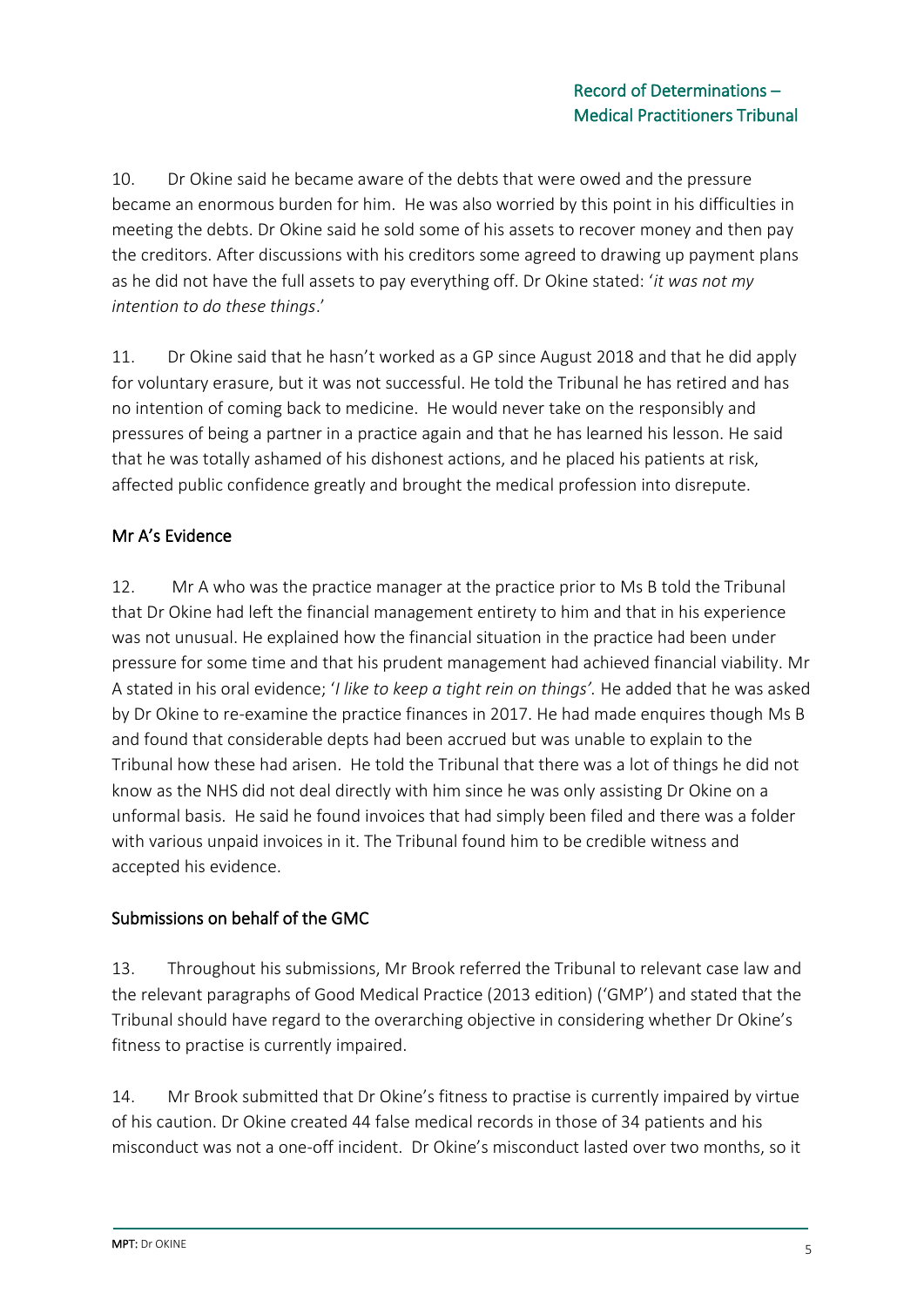was not a momentary lapse under stress or a form of desperation. He submitted that it was calculated dishonesty over a period of several months to obtain money which the practice was not entitled to.

15. He submitted that part of Dr Okine's oral evidence did not stand up to scrutiny. Dr Okine was a partner in the practice but could not tell the Tribunal the global sum for the practice income. Mr Brook said that maybe Dr Okine was focusing on the clinical work, but it was inherently improbable that he would not have known the global sum as a rough figure or a proximation and asserted that it would be the first thing a partner would ask.

16. Mr Brook submitted that Dr Okine was not truthful about the evidence he gave when questioned. His mitigation for what he did was a '*character assassination'* of Ms B, who Dr Okine said was to blame for his financial downfall due to her ineptitude and incompetence. Dr Okine persisted in evidence that Ms B had simply decided to pay the staff and not pay other bills out of the practice income that was coming in. He sought to exonerate himself by blaming the practice manager to obtain the Tribunal's sympathy. He submitted that Dr Okine's written reflections are in many ways a distortion of the reality and a dishonest attempt to place far more blame on Ms B than anything she could possibly perhaps deserve. He asserted that this was an attempt to '*pull the wool over the Tribunal's eyes'.* 

17. In respect of the risk of repetition of the behaviour leading to the caution Mr Brook submitted that Dr Okine's written reflections referred to the possibility of having to sell the family home to meet the payments to his creditors. However, in oral evidence Dr Okine now claims he has savings, and he is now comfortable and would not need to return to work in the future. Mr Brook submitted that, this reported change in his financial position has come about after working elsewhere for a short period of time before retiring in 2018, in context of risk there is a chance he could return to work

18. In relation to the 2012 warning, Dr Okine's misconduct started shortly after the warning expired in 2017.

19. He submitted that Dr Okine appeared to demonstrate good insight in his written reflections, but that was distorted and undermined by his oral evidence. He clearly does not have full insight and still has to complete his journey.

20. The only remediation Dr Okine has done is one ethics course completed several years following his fraud, in 2021.

21. Mr Brook submitted that all three limbs of the statutory overarching objective were engaged in this case and would be undermined if a finding of impairment was not made.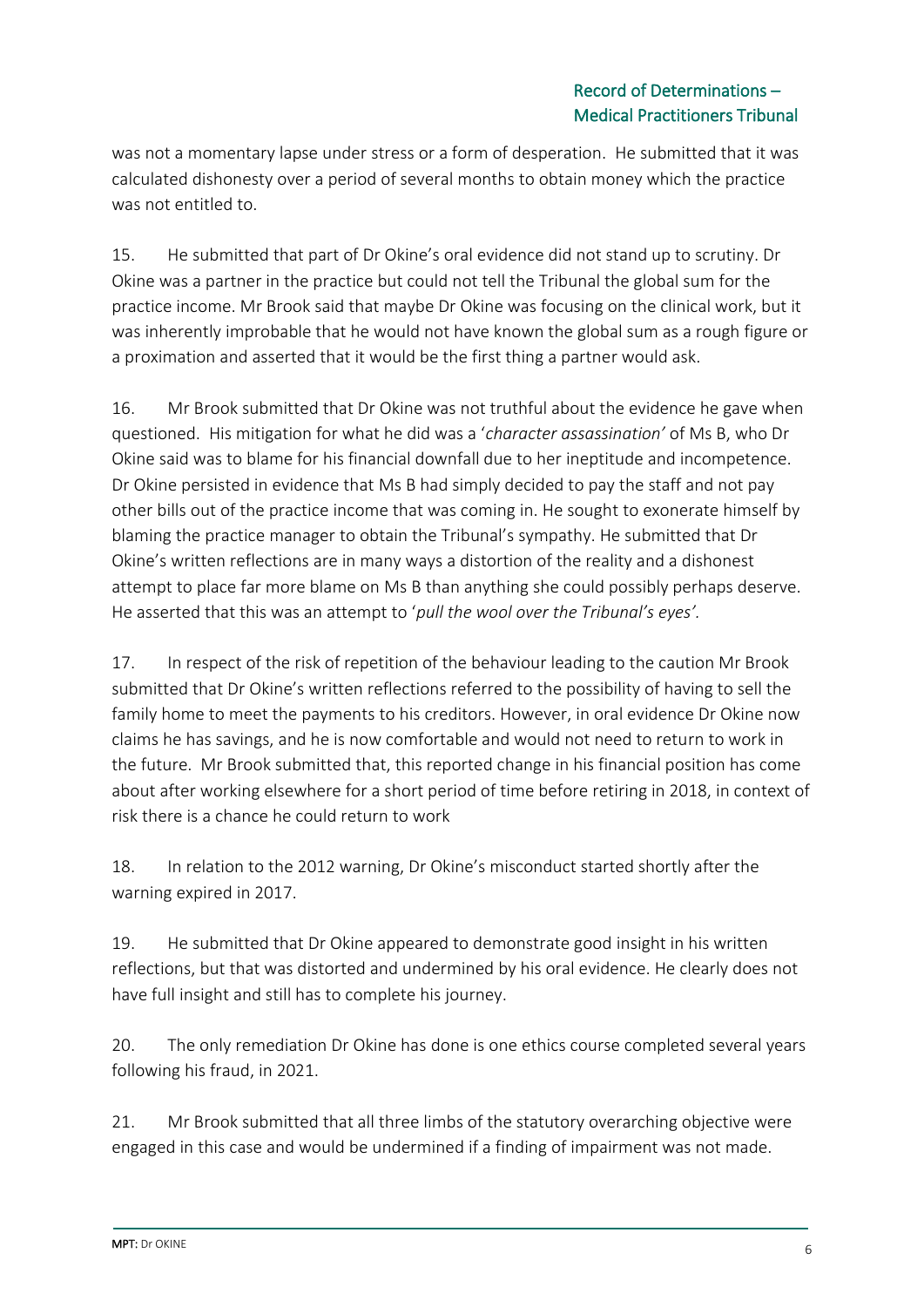22. Mr Brook concluded by submitting that a finding of impairment was required as the risk of repetition cannot be ruled out. He said it was also necessary in order to maintain public confidence in the profession and send a message in relation to the standards the public expects of a doctor.

# Submissions on behalf of Dr Okine

23. Mr Gledhill submitted that Dr Okine's fitness to practise is not currently impaired by reason of the facts admitted and found proved. Mr Gledhill accepted that the Allegation is a serious matter but given the circumstances in this case, a finding of impairment is not necessary.

24. He reminded the Tribunal that Dr Okine accepted a caution which is not a formal criminal conviction. Therefore, the question is, does that caution lead to a finding of impairment?

25. He submitted that on reflection Dr Okine did not take sufficient interest in the finances of the practice. Dr Okine had not realised all the requirements of being a GP in relation to running a practice and had relied on his practice manager to wholly manage the finances. The previous manager had managed the funds well but after he left there appears to have been a lack of funds within the practice to meet all the financial commitments. There were many unpaid invoices, all of which Dr Okine had to pay out of his own pocket. Mr Gledhill submitted that whilst Dr Okine's understanding was that Ms B contributed to the problem, Dr Okine accepts full responsibility for what happened. Dr Okine was seeking to explain the pressure he was under and not to excuse his behaviour.

26. In response to the GMC submission that he only completed one ethics course, he submitted that Dr Okine has retired and does not need to provide evidence of ongoing learning or need to update his knowledge and skills.

27. In relation to the suggestion that the fraudulent entries would have continued but for the interventions of the nurse, he submitted that the Tribunal must be cautious about drawing that inference. He also submitted that there had been no direct harm to any of the patients.

28. He submitted that Dr Okine's previous warning was in 2012 and had expired in 2017, thus should not be given any weight whatsoever in these proceedings. He further submitted that the previous expired warning involved very different type of conduct, not dishonesty, and although regrettable, had been remedied.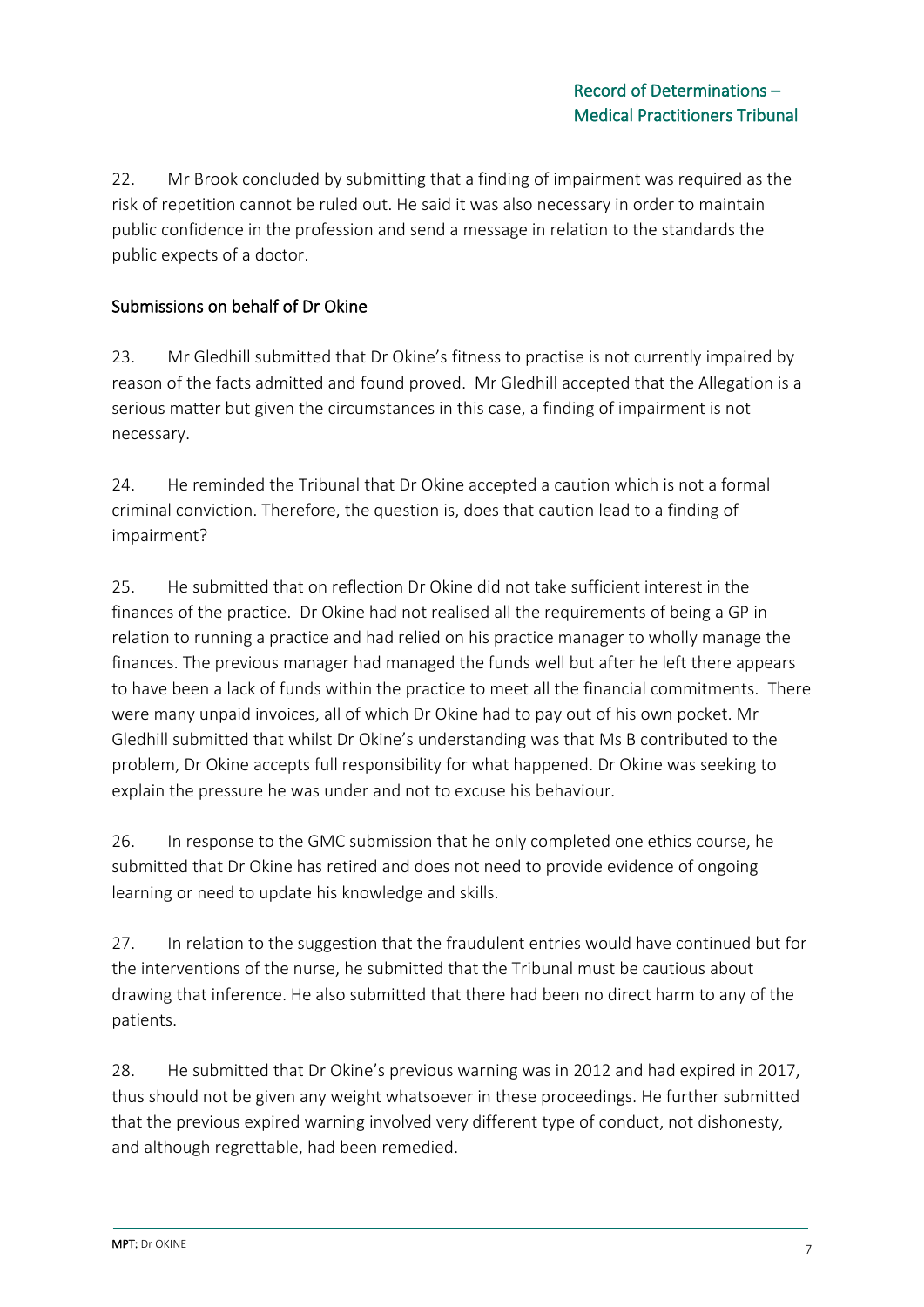29. He submitted that the GMC has questioned Dr Okine's level of knowledge about the practice's financial difficulties, however if one's head of finance did not draw attention to any concerns, one might think all is well. In response to the GMC's submissions, he questioned the relevance the submissions stating Dr Okine was more comfortable financially.

30. In relation to the risk of repetition Mr Gledhill said, it is quite clear that Dr Okine has made his decision not to return. He submitted that Dr Okine would never be involved in management of a practice again, even if he were to return, it is beyond him. He reminded the Tribunal that Dr Okine's misconduct happened over a relatively short period of time in an otherwise unblemished career. His misconduct has not appeared to have been for personal gain and there is no evidence of harm to patients.

31. Mr Gledhill submitted that in oral evidence Dr Okine may have not been as articulate as could have been. He reminded the Tribunal that Dr Okine was in a pressurised environment, and giving answers over video, and that whilst his answers may have '*raised an eyebrow',* that does not undermine his written evidence.

32. Mr Gledhill submitted that a finding of current impairment is not required in every case of caution for an offence of dishonesty. If the Tribunal does not find that Dr Okine's' fitness to practise is currently impaired, it would have the option to issue a formal Warning, which Dr Okine would accept. This would send a strong signal to the profession and members of the public as to the requisite standards of probity for medical practitioners. Mr Gledhill submitted that the risk of repetition was negligible; any public protection concerns had fallen away.

# The Tribunal's Approach

33. The Tribunal reminded itself that at this stage of proceedings, there is no burden or standard of proof, and the decision of impairment is a matter for the Tribunal's judgement alone. The Tribunal accepted the LQC's legal advice. He indicated in particular that: "The offending behaviour in this case relates to fraud, and that fraud took place in the context of the doctor's medical practice. The circumstances of this case is closely aligned to 'professional misconduct' but of course the ground of impairment is a 'caution' rather than 'misconduct'. That leaves the tribunal in a somewhat puzzling situation of navigating case law where those cases talk about 'misconduct'. Those cases remain relevant to our consideration because what we are looking at, in part, is the risk of repetition along with the wider public interest." The Tribunal refers to 'misconduct' in this determination in its dictionary definition meaning rather than the statutory ground of impairment.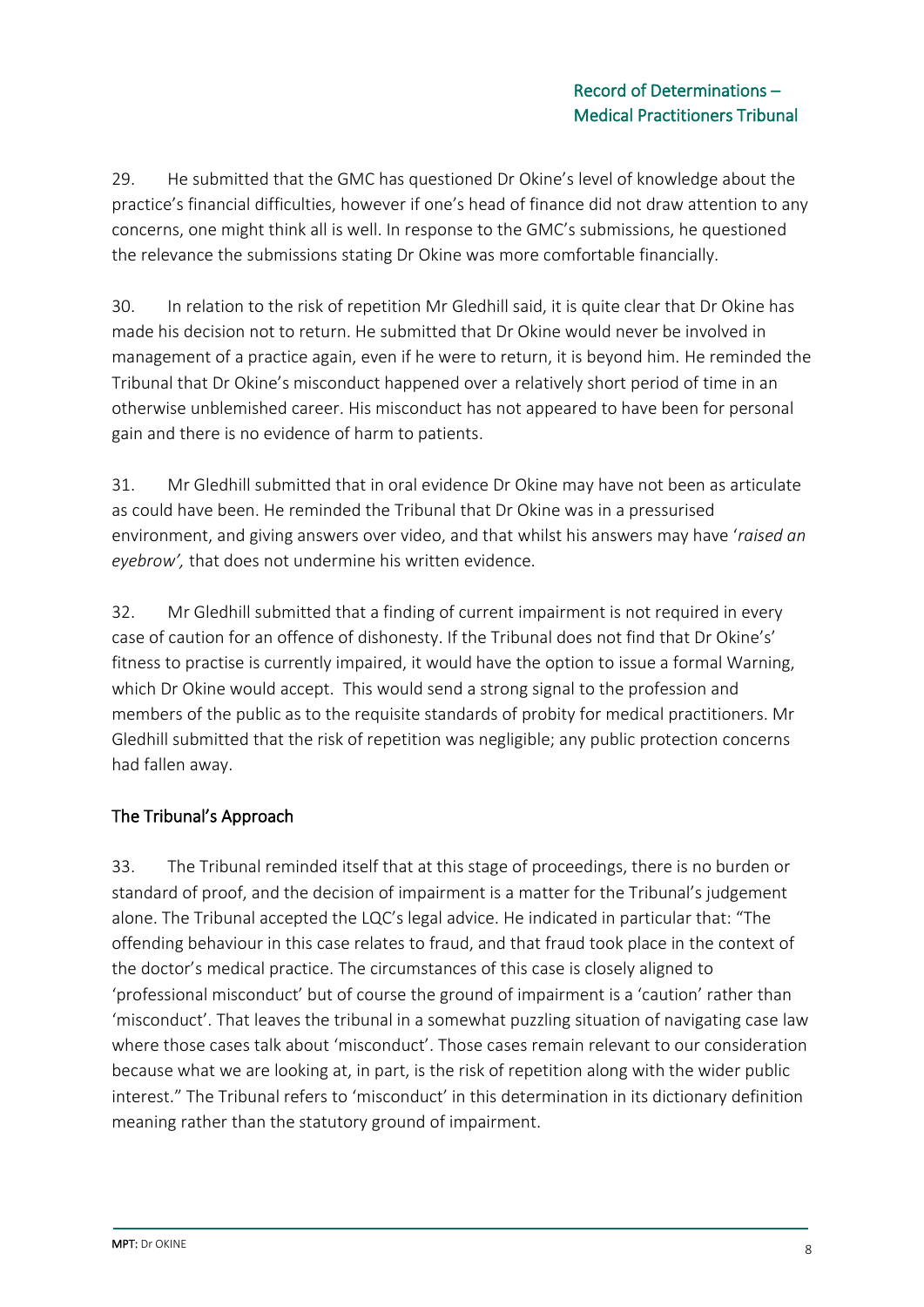34. The Tribunal first considered whether the facts found proved are a sufficiently serious departure from the standards of conduct reasonably expected of Dr Okine as a registered medical practitioner. In its deliberations, the Tribunal had regard to the current version of GMP.

35. The Tribunal must determine whether Dr Okine's fitness to practise is impaired today, taking into account his conduct at the time of the events and any relevant factors since then such as whether the matters are remediable, have been remedied and any likelihood of repetition.

36. The Tribunal had regard to the case of Meadow v GMC [2007] QB 462 and *CHRE v NMC & Paula Grant [2011] EWHC 927 (Admin),* in which Mrs Justice Cox quoted from Dame Janet Smith's Fifth Shipman Report:

*'Do our findings of fact in respect of the doctor's misconduct…show that his/her fitness to practise is impaired in the sense that s/he:*

*a. 'Has in the past acted and/or is liable in the future to act so as to put a patient or patients at unwarranted risk of harm; and/or*

*b. Has in the past and/or is liable in the future to bring the medical profession into disrepute; and/or*

*c. Has in the past breached and/or is liable in the future to breach one of the fundamental tenets of the medical profession; and/or*

*d. Has in the past acted dishonestly and or is liable to act dishonestly in the future.'*

# The Tribunal's Determination on Impairment

37. The Tribunal considered all of the evidence and the circumstances of Dr Okine's caution. It first decided that the 2012 GMC warning issued to Dr Okine relied on by the GMC had expired and related to a different type of misconduct. For those reasons, the Tribunal decided to disregard it. There was no apparent dispute that a caution met the level of seriousness required to call into question current fitness to practice. The Tribunal finds that the matters that gave rise to Dr Okine's caution would undoubtedly be of serious concern to the public; and that the commission of an offence had the ability to undermine trust and confidence in the profession.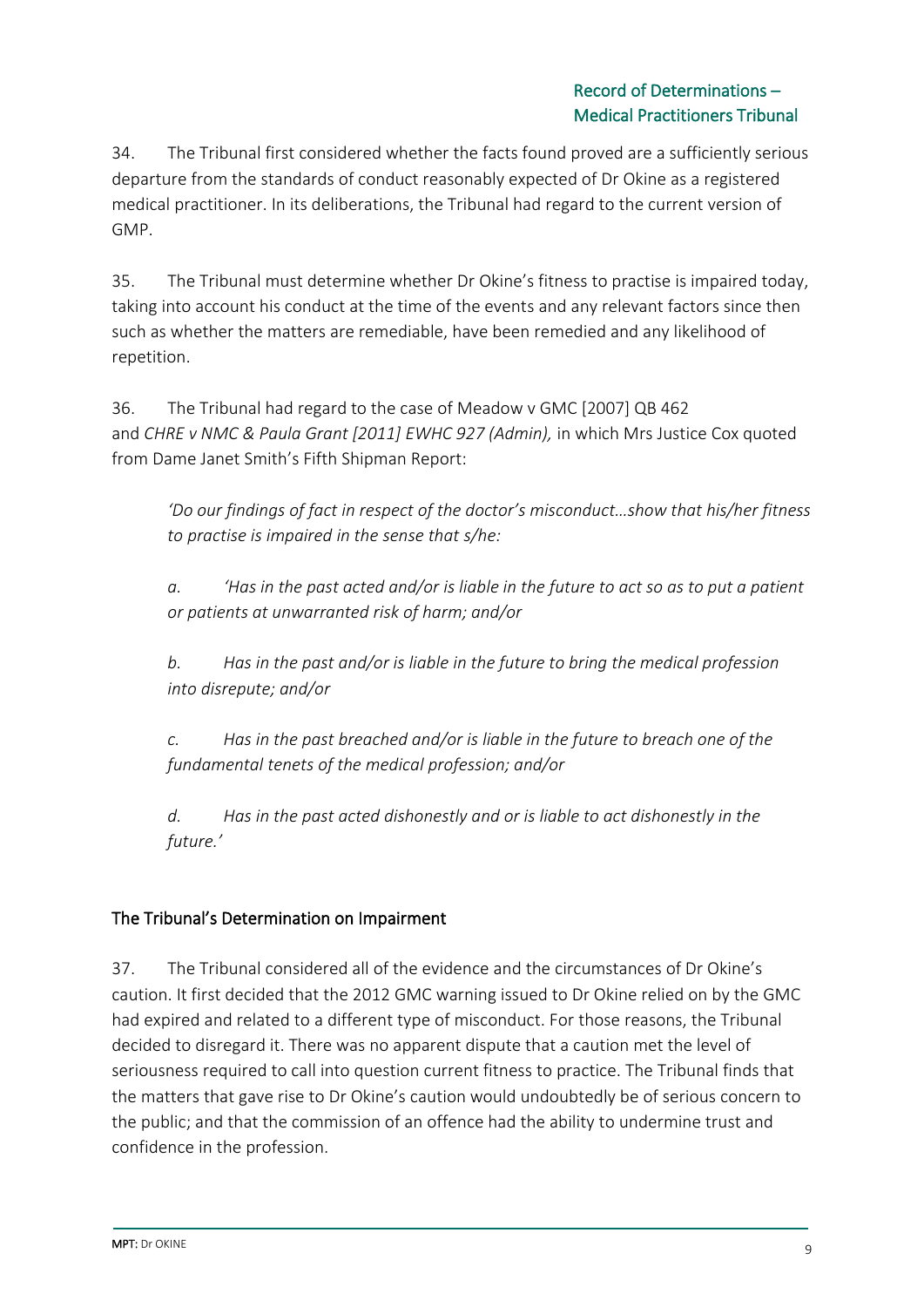38. The Tribunal considered that Dr Okine's caution arose from his admission to committing a criminal offence, namely fraud. Fraud is a breach of a fundamental tenet of the profession, particularly when it relates to professional practice. Being honest and trustworthy and acting with integrity are at the heart of medical professionalism. The Tribunal also determined that the altering of patient records, which underpinned the attempted claim for monies, had the potential to put patients at risk. The Tribunal puts the matter no higher than 'potential risk' because it notes the conclusions of the expert evidence provided for the NHS investigations process, that had not identified any actual patient safety issues.

39. The Tribunal reminded itself of the standards required of doctors by reference to Good medical practice (GMP). In particular paragraphs 1, 65,68, 71 and 77.

- *1 Patients need good doctors. Good doctors make the care of their patients their first concern: they are competent, keep their knowledge and skills up to date, establish and maintain good relationships with patients and colleagues, are honest and trustworthy, and act with integrity and within the law.*
- *65 You must make sure that your conduct justifies your patients' trust in you and the public's trust in the profession.*
- *68 You must be honest and trustworthy in all your communication with patients and colleagues. This means you must make clear the limits of your knowledge and make reasonable checks to make sure any information you give is accurate*
- *71 You must be honest and trustworthy when writing reports, and when completing or signing forms, reports and other documents. You must make sure that any documents you write or sign are not false or misleading.*
	- *a You must take reasonable steps to check the information is correct.*
	- *b You must not deliberately leave out relevant information.*

*77 You must be honest in financial and commercial dealings with patients, employers, insurers and other organisations or individuals*.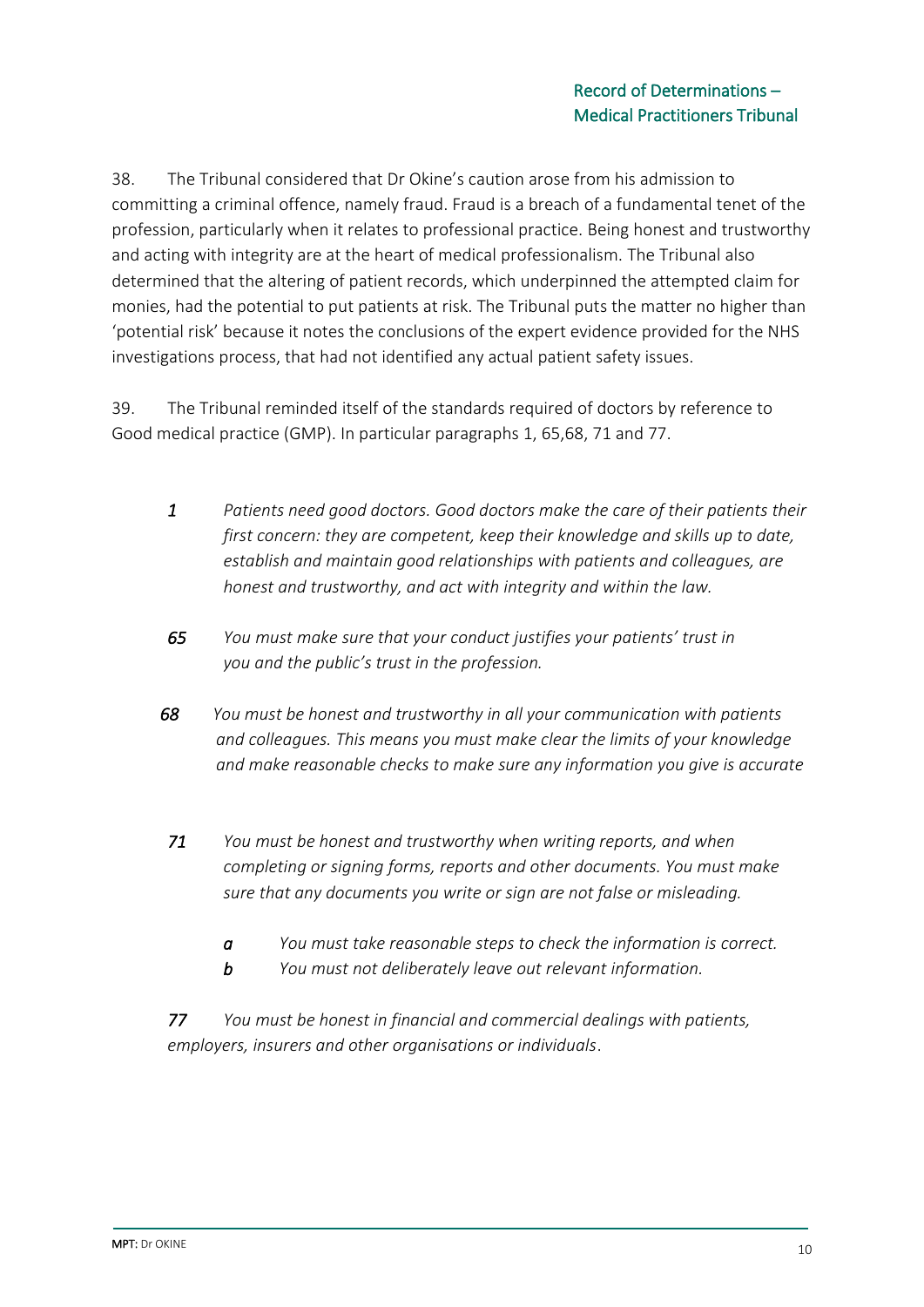40. The Tribunal considered that the circumstances that led to Dr Okine's caution constituted a serious departure from the principles set out in GMP and breached fundamental tenets of the profession.

41. The Tribunal considered the extent to which Dr Okine has remediated from the events leading to his caution. The Tribunal noted that Dr Okine has acknowledged that his caution affects the wider public interest and has apologised for the negative impact his caution had on the reputation of the profession and public confidence in it. In Dr Okines's apology letter dated 6 October 2021 he explained:

*'I write this letter as an apology, predominantly to my patients but also to NHS England and the CCG for my behaviour and actions that led me to bring the medical profession in to disrepute.*

*…*

*I fully accept my dishonesty, I have been served with a police caution, which is rightful due to the circumstances I placed myself under. I have reflected long and hard not only has this affected me but also my family. I have undertaken an ethics and probity course and continue to reflect upon these values and my actions'.*

42. The Tribunal accepted that Dr Okine 's expressions of remorse and shame in his subsequent reflective statements were genuine and noted that he has repeatedly acknowledged that what he did was wrong and has accepted full responsibility for his actions. Whilst he did not confess of his own volition, he readily admitted what he had done when he was confronted. The Tribunal considered that Dr Okine has demonstrated sufficient insight into his actions and clearly understands that his conduct was wrong. Dr Okine has demonstrated that he now understands the seriousness of his conduct and the impact on the public and profession. The Tribunal was not persuaded by the GMC submissions minimising the doctor's efforts at remediation or casting him as being untruthful with the Tribunal. The Tribunal considered that in his oral evidence Dr Okine gave a sufficiently clear and cogent account of the significant financial mismanagement that occurred in the practice which set the backdrop to him seeking to remedy the practice's financial issues. The Tribunal accepted that it was those circumstances that led to him acting in the way that he did, by way of an explanation rather than trying to absolve himself of blame.

43. The Tribunal also had regard to the fact that Dr Okine has complied and engaged with the counter fraud and GMC investigation. It also noted Dr Okine made immediate admissions to his wrongdoing. Dr Okine has been open and honest about the investigation to his previous employers. The Tribunal bore in mind that Dr Okine has no previous criminal convictions or relevant regulatory findings.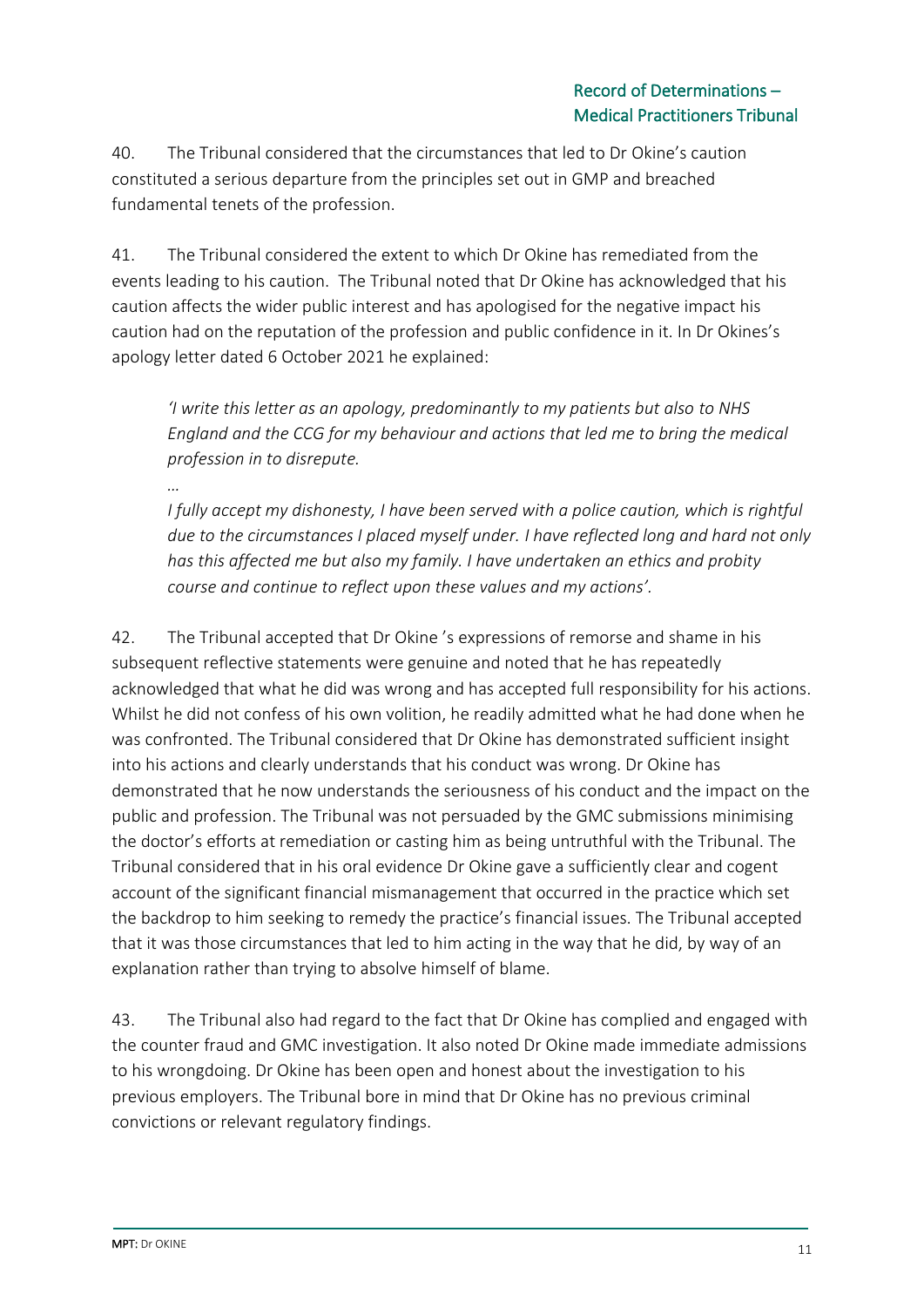44. The Tribunal considered that Dr Okine has clearly made substantial efforts to remediate his behaviour and undertaken sufficient remediation, including attending a course on probity and ethics. He also remedied the practice's financial status which had arisen from financial mismanagement, to the tune of over £275,000. Dr Okine has also provided personal reflections on his actions and the courses he has undertaken.

45. It noted the positive testimonials including the character reference from Dr Okine's previous practice manager Mr A, dated 9 December 2021, which states:

*'I must make clear that this is totally out of character for Emmanuel, and I am aware that he is full of remorse and at a loss to explain his lapse in judgment. I can only surmise that such a lapse was brought about by the severe pressures, both financial and clinical that he was under at the time.'*

46. Given the evidence in regard to insight and remediation, the Tribunal concluded that Dr Okine is unlikely to repeat the same actions that led to his caution, or otherwise act in a dishonest manner again. The Tribunal was further reassured by Dr Okine's evidence that given his age and that he has been retired since 2018, he had no intention of returning to practice. The Tribunal accepted Dr Okine's assurances that he has no intention or interest in returning to work, and is sufficiently financially *'comfortable'*. The Tribunal concluded that there was sufficient insight and remediation, and therefore a low risk of repetition. In those circumstances, to make a finding of current impairment based on future risk was not required.

47. However, this case relates to a caution and the Tribunal went on to consider whether a finding of impairment was necessary in order to uphold the overarching objective. The caution and circumstances leading to it, have led to the profession being brought into disrepute.

48. The Tribunal decided that, given the nature of the admitted allegation, a finding of current impairment was required to promote and maintain public confidence in the medical profession and to promote and maintain proper professional standards and conduct for members of that profession. The Tribunal considered that confidence in the profession would be undermined if a finding of impairment were not made in all the circumstances; and that a warning was insufficient.

49. Accordingly, the Tribunal determined that a finding of impairment by reason of Dr Okine's caution was required to uphold public confidence and maintain and uphold standards in the medical profession.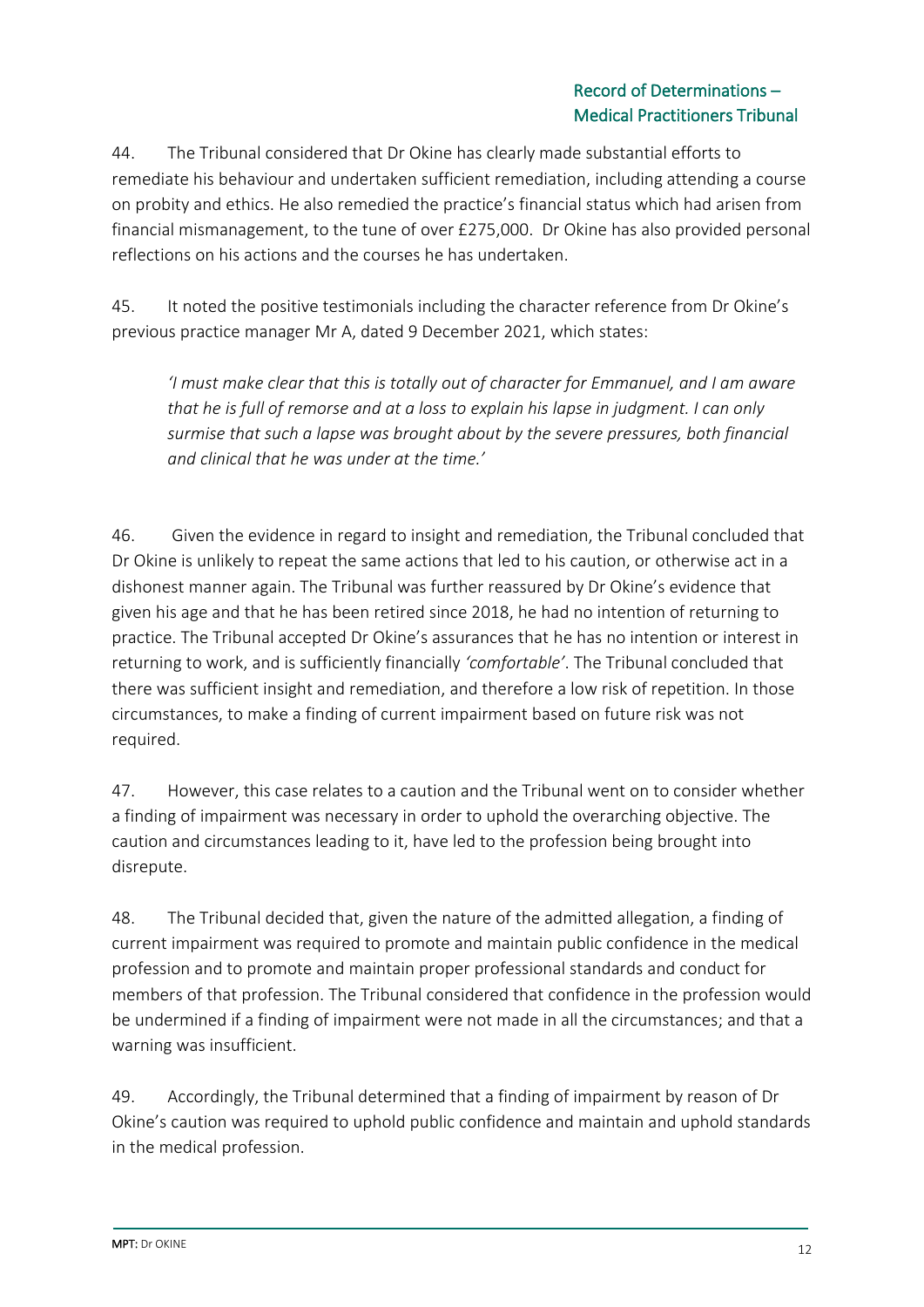## Determination on Sanction - 04/03/2022

50. Having determined that Dr Okine 's fitness to practise is impaired by reason of his caution, the Tribunal now has to decide in accordance with Rule 17(2)(n) of the Rules on the appropriate sanction, if any, to impose.

## The Evidence

51. The Tribunal has taken into account evidence received during the earlier stages of the hearing where relevant to reaching a decision on sanction.

#### **Submissions**

52. On behalf of the GMC, Mr Brook submitted that the appropriate sanction in this case is that of erasure, referring the Tribunal to relevant case law and the GMC Sanctions Guidance 2020 ('Sanctions Guidance').

53. Mr Brook submitted that considering the seriousness of Dr Okine's dishonesty, his behaviour is fundamentally incompatible with continued registration. His conduct constituted dishonesty meriting a police caution. Dr Okine falsified and amended patient records and the public would be shocked if the Tribunal drew back from imposing erasure in this case.

54. He submitted that the defence have suggested that there is no risk of repeating his behaviour, Dr Okine has learned lessons and he is no longer practising. It is also suggested that his misconduct only occurred due to specific set of circumstances relating to his financial position at the time. However, it is the GMC's role is to protect the public and if he were to restore there is no guarantee that his misconduct would not be repeated.

55. He submitted that there have been many doctors who are faced with financial pressures, but they do not resort to perpetrating frauds on the public finances and committing a criminal offence. He said whilst not a criminal conviction, accepted a caution is an admission to having committed the relevant criminal offence. He further submitted that Dr Okine's dishonesty was persistent and covered up.

56. Mr Brook submitted that in the interest of proportionality, erasure was the only appropriate sanction in this case.

57. On behalf of Dr Okine, Mr Gledhill submitted that against the background of all of the information that it would be manifestly excessive and disproportionate to erase Dr Okine.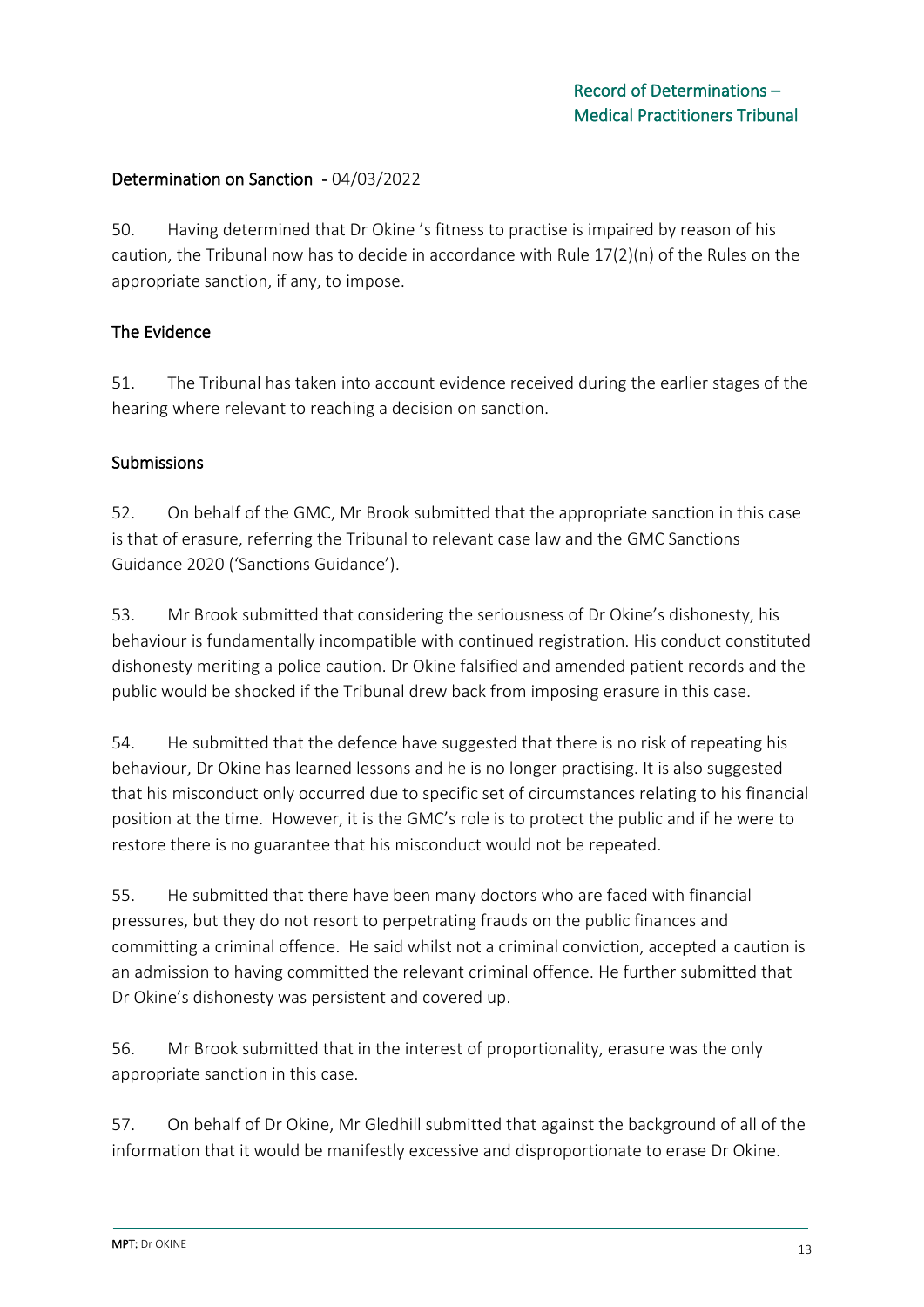58. Mr Gledhill submitted Dr Okine was a very competent and able General Practitioner. He further submitted it has been identified that Dr Okine was unable to manage and did not pay attention to the practise's finances and as a consequence, he took the steps to falsify information.

59. He submitted that there was no actual financial loss to the NHS and the amount claimed was of low value. Dr Okine's misconduct was an isolated event over a period of time in an otherwise unblemished career. Dr Okine has expressed his regrets and apology. He submitted that because of his failures a position arose where he was personally out of pocket. Dr Okine has acknowledged that he is not a manager, and he recognises the pressures that come with financial management of a business.

60. He submitted that whether or not Dr Okine would intend to return to practise, the Tribunal has heard that he is now retired and there is evidence to support that, he has not worked in the past three years. Dr Okine has said he would like to take administrative erasure.

61. Mr Gledhill submitted that in light of its findings that Dr Okine has demonstrated insight, remediation and a low risk of repetition, if the Tribunal consider it necessary in the public interest to impose any sanction, the appropriate and proportionate action would be suspension. He went on to submit that a period of suspension of no greater than 6 months, and around 2 months, would be proportionate and adequately send out a signal to the doctor, the profession, and the public about what is regarded as behaviour unbefitting a registered doctor. He submitted that erasure would be grossly disproportionate in all the circumstances of this case.

# The Tribunal's Determination on Sanction

# Mitigating and Aggravating Factors

#### Mitigating Factors

- 62. The Tribunal had regard to the following mitigating factors present in Dr Okine's case:
	- He has remediated and gained sufficient insight and is not impaired on these grounds (see paragraph 42 onwards of the impairment determination);
	- He made full admissions and apologised for his misconduct from the outset, and showed genuine remorse throughout;
	- He has cooperated with the NHS Counter Fraud and GMC investigation;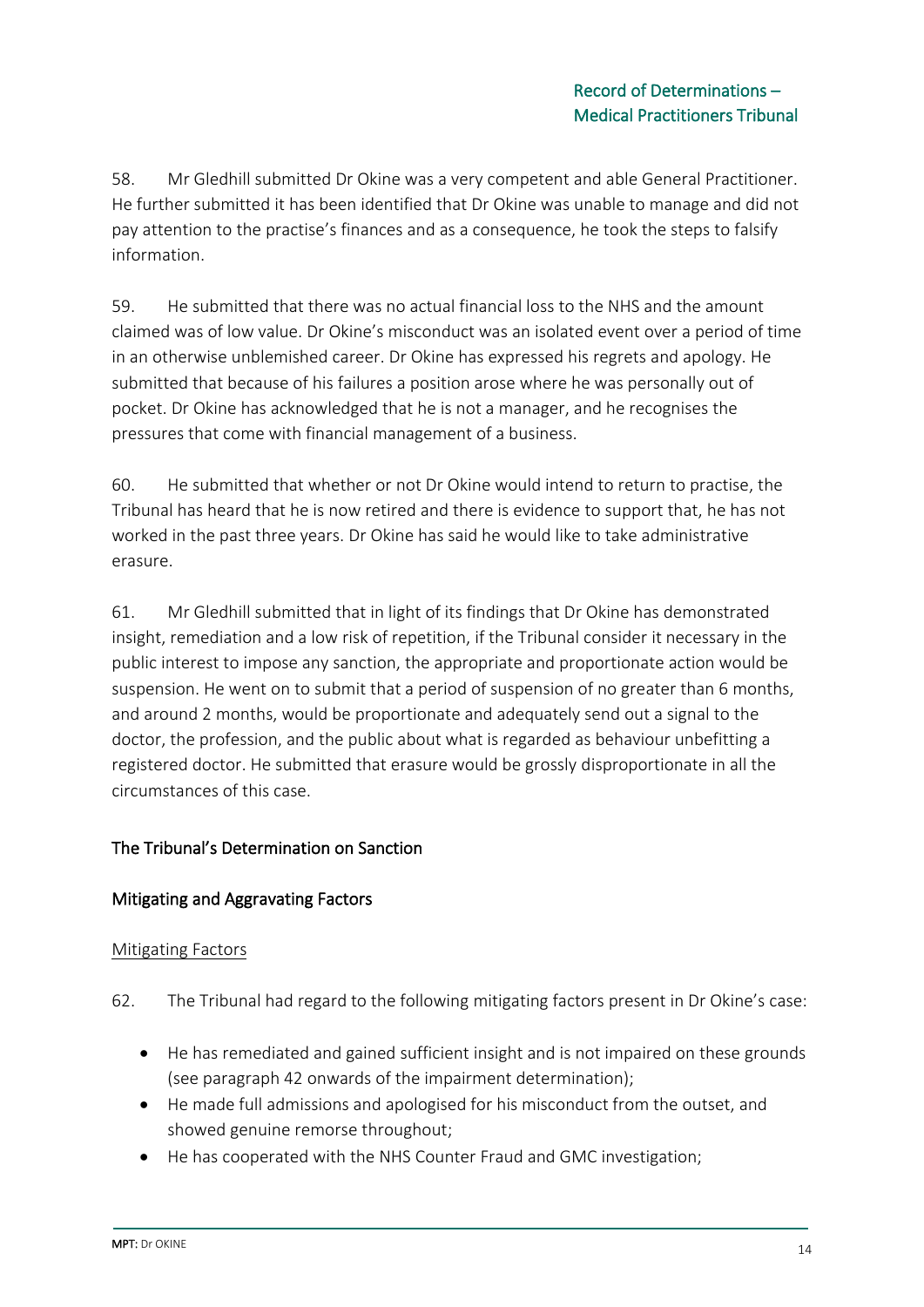- Prior to these events Dr Okine had a longstanding career with no previous probity issues;
- Dr Okine was naive and inexperienced in running a sole practice and dealing with financial matters (which were relevant circumstances around the issue of his offending);
- He faced a significant amount of workplace, personal and financial stressors as a result of suddenly becoming a sole practitioner, compounded by the retirement of the previous practice manager on whom he relied;
- The value of what might have been obtained by the attempted fraud was relatively low; and
- The testimonial evidence led the Tribunal to conclude Dr Okine's actions were wholly out of character and only arose because of the very unusual circumstances in which he found himself.

# Aggravating Factors

63. The Tribunal balanced the above mitigating factors with any aggravating factors. The Tribunal decided that by falsifying patient records with different 'read codes' had two important consequences. First, it had the potential to cause patient harm, though the Tribunal had no direct evidence of the level of any potential harm for reasons set out in the impairment determination. Secondly, it undermined the trust and confidence both the public and NHS authorities should have in doctors. The Tribunal took those factors into account in assessing the seriousness of the events leading to the caution.

# Approach

64. The decision as to the appropriate sanction to impose, if any, is a matter for the Tribunal exercising its own judgment. In reaching its decision, the Tribunal has taken into account the Sanctions Guidance (SG) and the statutory overarching objective.

65. The Tribunal bore in mind that the main reason for imposing sanctions is to protect the public and that sanctions are not imposed to punish or discipline doctors, though they may have a punitive effect. The Tribunal has taken a proportionate approach, by balancing Dr Okine 's interests with the public interest.

66. The Tribunal has also borne in mind that in deciding what sanction, if any, to impose, it should consider all the sanctions available, starting with the least restrictive and then consider each sanction in ascending order.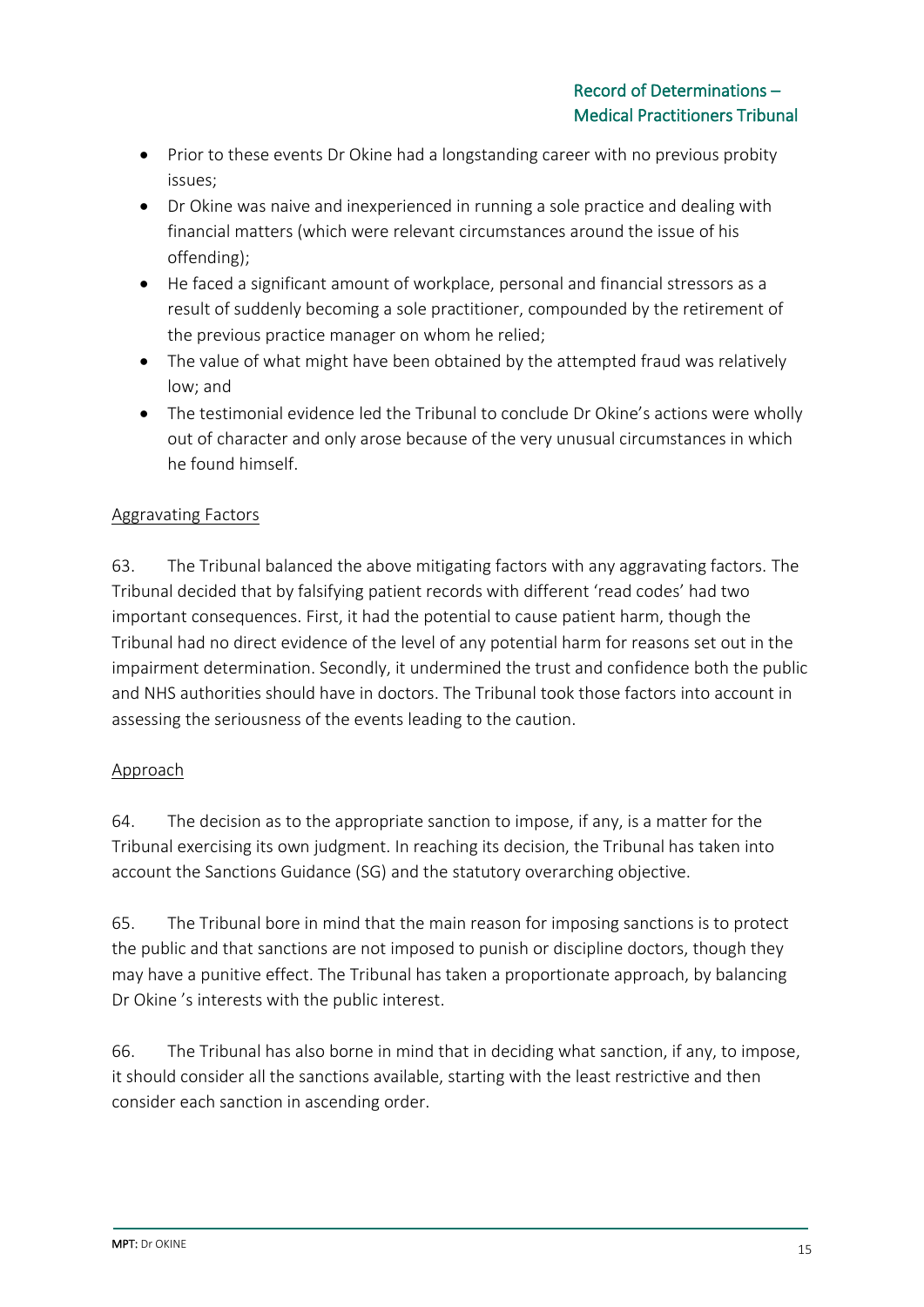67. The Tribunal has already set out its decisions on the facts and impairment and it took those determinations into account during its deliberations on sanction, starting with whether to take no further action.

## No action

68. The Tribunal determined that whilst there were significant matters of mitigation in the case, these did not amount to 'exceptional circumstances' which could justify it taking no action. It considered that to take no action would not properly reflect the gravity of the events leading to Dr Okine being cautioned.

#### **Conditions**

69. The Tribunal then considered whether imposing an order of conditions on Dr Okine's registration would be appropriate. It bore in mind that any conditions imposed should be appropriate, proportionate, workable and measurable. The Tribunal had regard to paragraph 82 of the SG.

*82 Conditions are likely to be workable where:*

- *a the doctor has insight*
- *b a period of retraining and/or supervision is likely to be the most appropriate way of addressing any findings*
- *c the tribunal is satisfied the doctor will comply with them*
- *d the doctor has the potential to respond positively to remediation, or retraining, or to their work being supervised*

70. The rationale set out in the Tribunal's determination on impairment is to deal with issues of public confidence and mark proper professional standards. The Tribunal decided it would be unusual to impose conditions in a dishonesty case, and particularly one where the impairment was only found on wider public interest issues. It decided conditions would not sufficiently mark the gravity of the events leading to Dr Okine being cautioned. An order of conditions would not strike a fair balance between Dr Okine's interests, and the wider public interest. It would not adequately meet the overarching objective in a proportionate way. Furthermore, the Tribunal concluded that a period of conditional registration would not be appropriate because Dr Okine is now retired. All of those factors made an order of conditions inappropriate.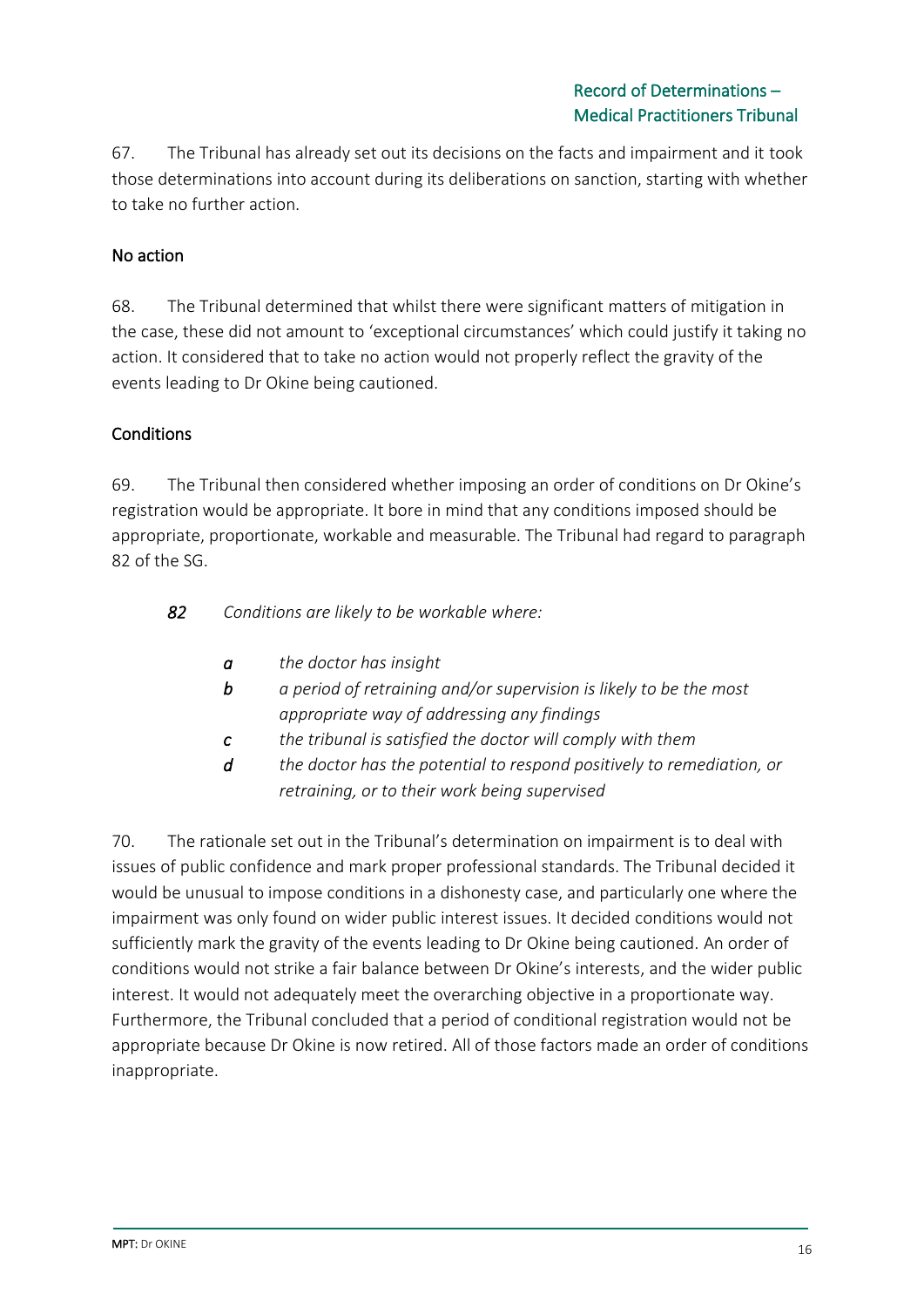71. In all the circumstances, the Tribunal concluded that imposing conditions on Dr Okine's registration would not be sufficient to maintain public confidence in the medical profession or uphold proper professional standards for members of the profession.

# Suspension

72. The Tribunal then went on to consider whether a period of suspension would be the appropriate sanction in the circumstances of this case. In doing so, it was mindful of paragraphs 91, 92 and 93 of the Sanctions Guidance, which state:

- *91 Suspension has a deterrent effect and can be used to send out a signal to the doctor, the profession and public about what is regarded as behaviour unbefitting a registered doctor. Suspension from the medical register also has a punitive effect, in that it prevents the doctor from practising (and therefore from earning a living as a doctor) during the suspension, although this is not its intention.*
- *92 Suspension will be an appropriate response to misconduct that is so serious that action must be taken to protect members of the public and maintain public confidence in the profession. A period of suspension will be appropriate for conduct that is serious but falls short of being fundamentally incompatible with continued registration (ie for which erasure is more likely to be the appropriate sanction because the tribunal considers that the doctor should not practise again either for public safety reasons or to protect the reputation of the profession).*
- *93 Suspension may be appropriate, for example, where there may have been acknowledgement of fault and where the tribunal is satisfied that the behaviour or incident is unlikely to be repeated. The tribunal may wish to see evidence that the doctor has taken steps to mitigate their actions.*

73. The Tribunal noted that the Sanctions Guidance indicates that suspension can be used to send out a signal to the doctor, the profession and public about what is regarded as behaviour unbefitting a registered doctor and where action must be taken to maintain public confidence in the profession, both of which are necessary purposes of a sanction in this case.

25. Whilst this is a 'caution' case, the Tribunal decided that the context in which the dishonesty arose was an important factor to weigh in the balance. It noted paragraph 124 of the SG: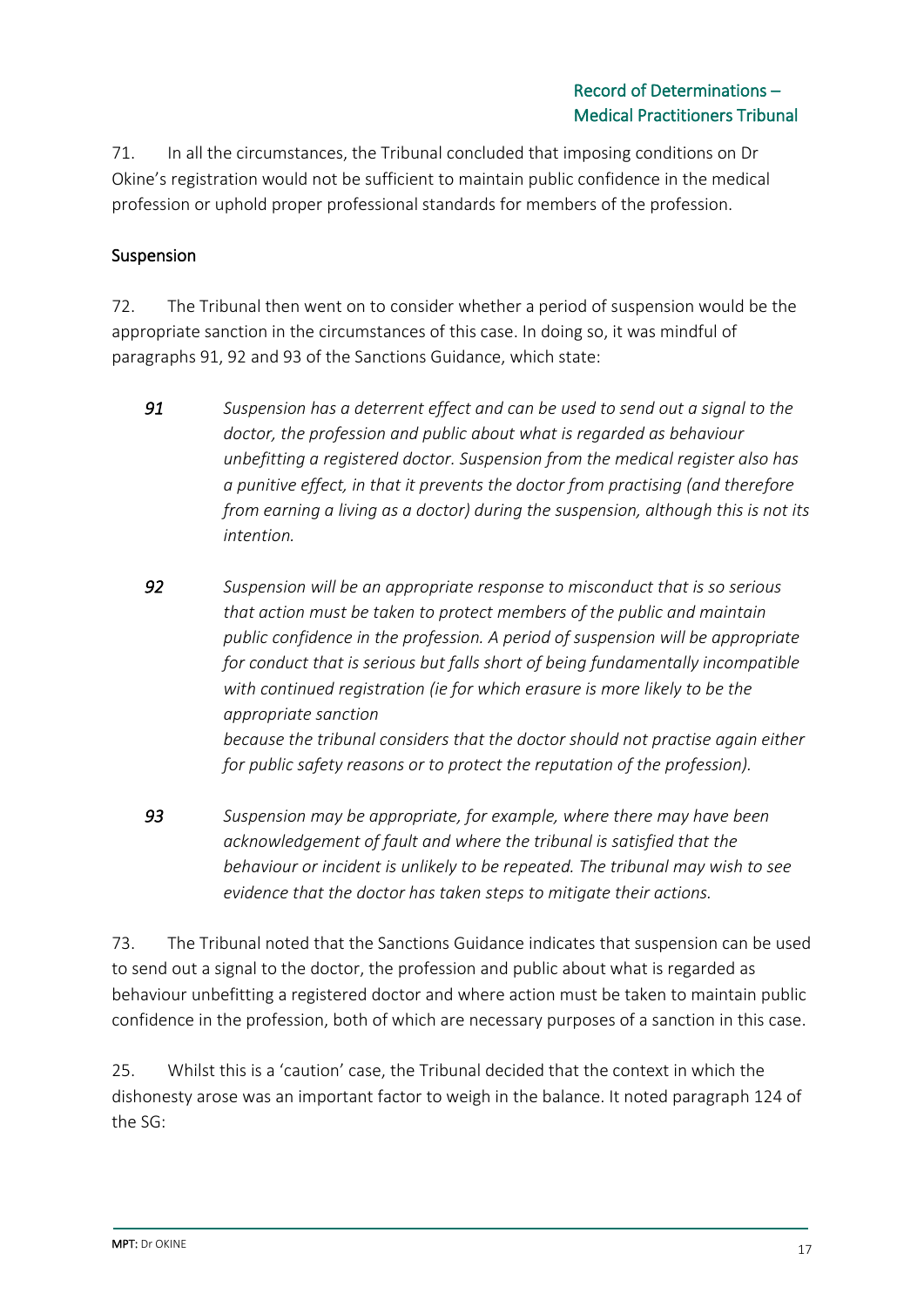'*124 Although it may not result in direct harm to patients, dishonesty related to matters outside the doctor's clinical responsibility (eg providing false statements or fraudulent claims for monies) is particularly serious. This is because it can undermine the trust the public place in the medical profession. Health authorities should be able to trust the integrity of doctors, and where a doctor undermines that trust there is a risk to public confidence in the profession. Evidence of clinical competence cannot mitigate serious and/or persistent dishonesty.'*

74. In considering whether to impose a period of suspension, the Tribunal had regard to paragraphs 97a, e, f and g of the SG.

*'97. Some or all of the following factors being present (this list is not exhaustive) would indicate suspension may be appropriate.*

*a. A serious breach of Good medical practice, but where the doctor's misconduct is not fundamentally incompatible with their continued registration, therefore complete removal from the medical register would not be in the public interest. However, the breach is serious enough that any sanction lower than a suspension would not be sufficient to protect the public or maintain confidence in doctors.*

*….*

*e. No evidence that demonstrates remediation is unlikely to be successful, eg because of previous unsuccessful attempts or a doctor's unwillingness to engage.*

*f. No evidence of repetition of similar behaviour since incident.*

*g. The tribunal is satisfied the doctor has insight and does not pose a significant risk of repeating behaviour.'*

75. The Tribunal accepted that suspension does have a deterrent effect and would send a sufficiently robust signal to the profession, and the public about transgressing proper standards of professional behaviour. The Tribunal was satisfied all of paragraph 97 of SG cited above applied to Dr Okine's case. The Tribunal has already set out detailed consideration of the steps Dr Okine has taken in relation to insight and remediation, such that there is a low risk of repetition. It concluded this misconduct arose in very unusual circumstances and was relatively 'isolated' (see below); and there has not been any repetition of dishonest behaviour. All of that supports a conclusion that there is not a significant risk of repeating the behaviour, indeed that is unlikely. As such paragraphs 97 e), f) and g) are met.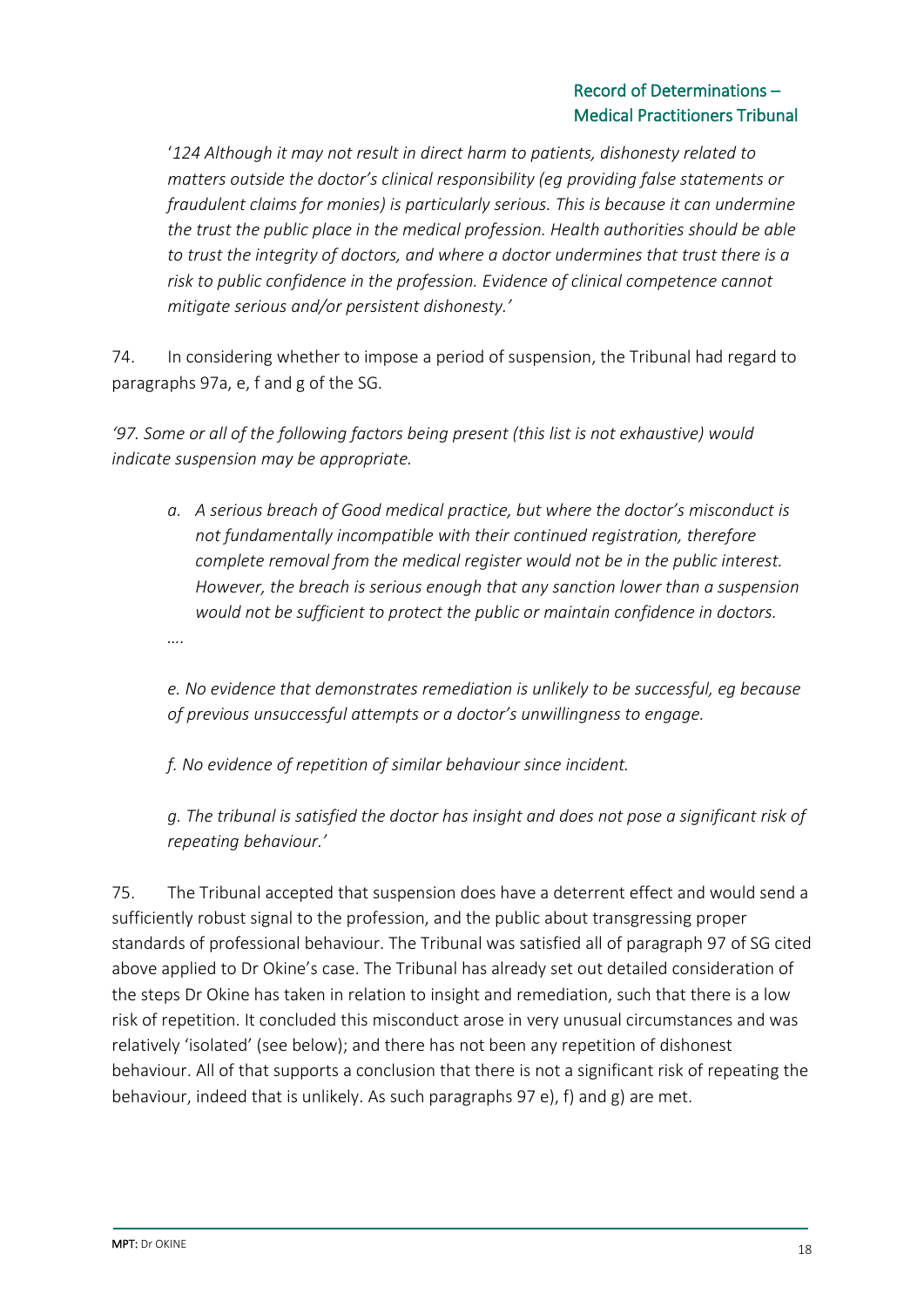76. The issue of whether the misconduct was 'fundamentally incompatible with continued registration' as set out at paragraph 97 a) in the SG was a thornier issue. The Tribunal was under no doubt that doctors falsifying patient records in an attempt to obtain money from the NHS authorities is a serious matter. Actions of this kind are likely to be fundamentally incompatible with continued registration. The Tribunal noted relevant parts of paragraph 109 of the SG:

*'109 Any of the following factors being present may indicate erasure is appropriate (this list is not exhaustive).* 

*a. A particularly serious departure from the principles set out in Good medical practice where the behaviour is fundamentally incompatible with being a doctor.*

*b A deliberate or reckless disregard for the principles set out in Good medical practice…*

*…*

*d Abuse of position…*

*…*

*h Dishonesty, especially where persistent…*'

77. Those subparagraphs were on the face of it met as a result of Dr Okine's dishonest actions.

The Tribunal also noted paragraph 128 of the SG:

*'128 Dishonesty, if persistent and/or covered up, is likely to result in erasure (see further guidance at paragraph 120–128).'*

78. This case is firmly within the territory of being 'fundamentally incompatible with continued registration' which would indicate to the Tribunal that an order of erasure 'is likely to result'. However, the specific circumstances in this case are important to weigh in the proportionality balance.

79. The Tribunal was satisfied the '*persistent'* nature of the dishonesty in this case occurred on numerous occasions over a few months. It was the same sort of dishonesty on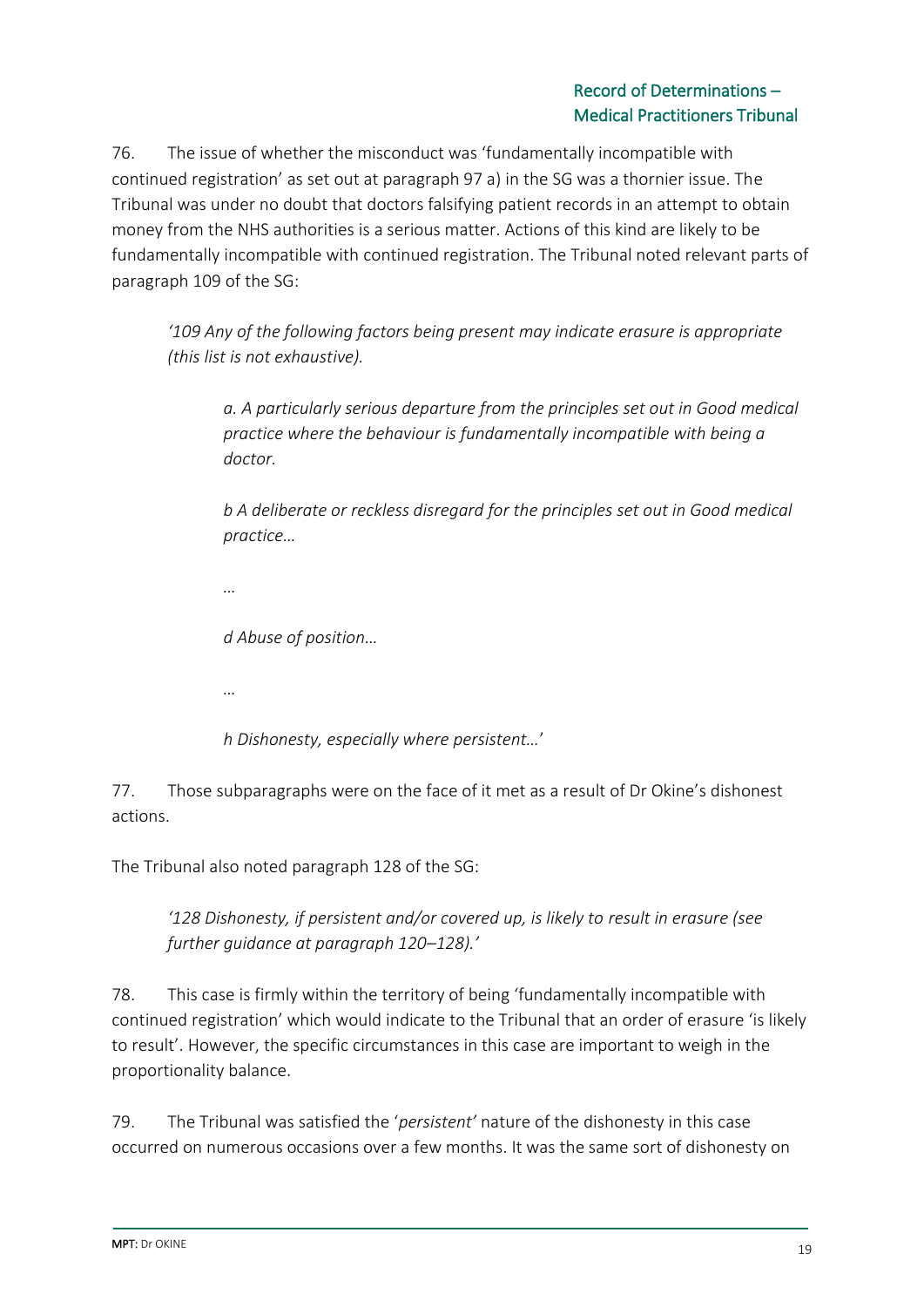each occasion. The dishonesty did not become more 'serious' other than the increased number of instances of it. It involved 34 patient records, and 44 entries. When viewed in the context of an otherwise honest doctor with a long career, it was dishonest conduct which could fairly be characterised as relatively *'isolated'*. It was isolated misconduct in both its nature and the time period. When set against Dr Okine's previous good standing and long career, the Tribunal considered it was an aberration, indeed the testimonial evidence supported this dishonest behaviour as being '*totally out of character.'*

80. The attempt to obtain extra money would have amounted to £3,480.95. It is not a '*low*' sum of money, but in the context of how the dishonesty arose and the sums that would normally be paid to the practice, it could fairly be characterised as '*relatively low'* The Tribunal noted that the NHS Counter Fraud draft report of 21 July 2021 describes ' *the relevantly low value in this attempt only case.'* The funds were not paid over but had they have been, the Tribunal accepted that they were intended to keep the practice afloat rather than direct personal gain. The Tribunal noted the findings of the investigations report:

"*The subject admitted knowing their actions were wrong, but nevertheless considered necessary to ensure the practice remained financially viable. The subject provided a full and frank admission that they had accessed and falsified patient records to make a financial gain, contrary to Section 2 Fraud Act 2006. They apologised for their actions and demonstrated contrition within the prepared statement."*

81. The Tribunal noted that Dr Okine cooperated with the NHS Counter Fraud and GMC investigation. He made full admissions from the outset and apologised for his misconduct on various occasions. Those matters along with the evidence put before the Tribunal about insight and remediation, led the Tribunal to conclude Dr Okine was genuinely remorseful and had sufficient insight. His dishonesty, whilst occurring on a number of occasions was an aberration from his usual good character. That aberration arose because of the very unusual set of circumstances Dr Okine found himself in at the practice.

82. Those unusual circumstances included that Dr Okine had unexpectedly become a sole practitioner when the senior partner left. Dr Okine had been unable to find another partner to join the practice. Dr Okine had never previously been responsible for practice finances or been a manager. The Tribunal heard evidence that it was not unusual for a doctor to concentrate on patient care rather than finance and administration. To that extent, Mr A's evidence that he kept a '*tight rein'* on the finances whilst he was practice manager was a key to the practice's survival. The Tribunal heard how the practice's finances had always been tight but that Mr A's budgeting meant things 'ticked over' and the accounts remained solvent. When Mr A retired there were problems finding a suitable replacement for a number of months which meant he stayed on longer than planned. Ms B was interviewed and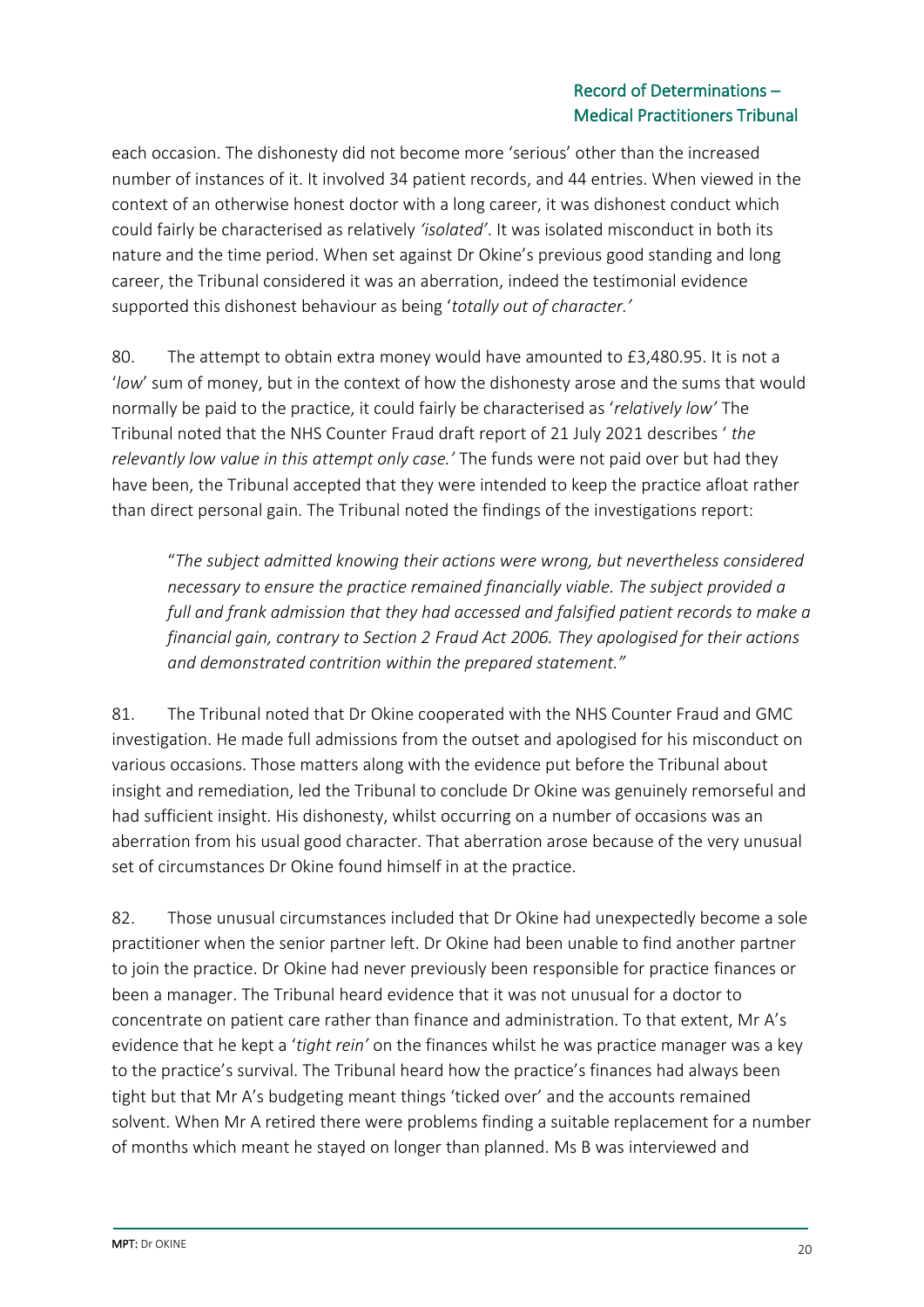considered suitable for the post, and there was a detailed handover with Mr A. Despite Mr A indicating a willingness to assist if Ms B needed his help, she did not take up that offer. The Tribunal accepted that Mr A left the practice in a solvent state albeit with tight finances.

83. A year later he was asked to help Dr Okine stabilise the practice's finances as the finances had become perilous. The debts included significant sums owed for rent, although it transpires this was partly due to a significant rent increase being backdated. However, there were significant sums owed to locum agencies and other creditors, such that suppliers refused to transact with the practice until debts were paid. It was somewhat unclear when Dr Okine became aware of the financial problems. The Tribunal accepted he was probably oblivious to much of it for some time as staff salaries continued to be paid. The Tribunal accepted he was relying on Mr A's replacement in the same way as he had been relying on Mr A's '*tight rein'*. That is why Dr Okine's naivety and inexperience as being a manager was relevant.

84. In the Tribunal's assessment, Dr Okine was out of his depth as a sole practitioner. The Tribunal accepted this situation likely led to significant stress, as the practice was insolvent. Dr Okine was convinced that monies had not been billed for by Ms B such there were outstanding sums owed to the practice. That was in part supported by Mr A's evidence that despite his best efforts he still could not get to the bottom of all that had gone on. In the Tribunal's assessment, in that intervening year since Mr A's departure, there had been significant financial mismanagement. That is the proper context that the dishonest behaviour arose. Dr Okine considered it was appropriate to try and recoup money he thought was owed to the practice for QOF by falsifying patient records in order to trigger the payments being made by the NHS. That was obviously wholly wrong, but the Tribunal accepts it was '*reactive fraud'* inasmuch as Dr Okine was reacting to the significantly challenging circumstances, he found himself and the practice in.

85. The Tribunal concluded that Dr Okine did not set out with the intention of committing fraud to obtain QOF payments, but rather that his fraudulent actions were somewhat pathetic and misguided attempt to remedy the serious financial problems the practice was under. This does not excuse his actions, for which he has taken full responsibility, but places them in their proper context.

86. Since those events that led to the caution, Dr Okine has remediated to the extent the Tribunal decided he was not impaired on grounds of future risk of repeating the misconduct. He has shown sufficient insight and remorse to persuade the Tribunal his behaviour was an aberration from his usual good character. The situation he found himself in was a very unusual set of circumstances. The Tribunal concluded that substantial weight should be placed in the balance when considering what is proportionate in all of the circumstances.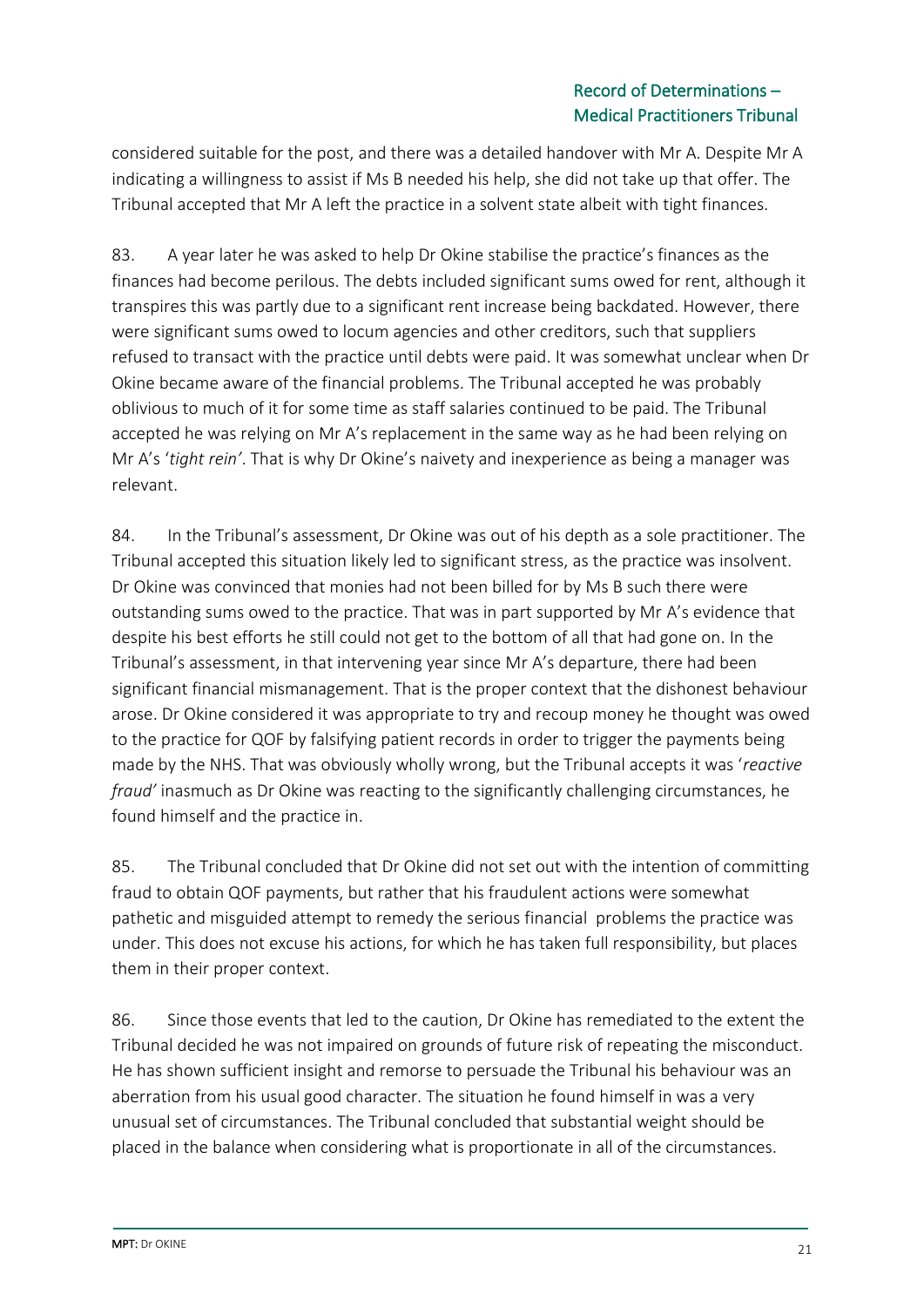87. The Tribunal determined that a weighty sanction was required to have a deterrent effect and to remediate the adverse impact on public confidence. The Tribunal considered that Dr Okine's misconduct was unacceptable, but the public interest and maintenance of professional standards could be achieved by a period of lengthy suspension rather than erasure. The Tribunal was satisfied that whilst the offending was firmly in erasure territory and had some aggravating features, there was sufficient mitigation to tip the scales against making an order of erasure. The Tribunal considered that erasure would be disproportionate in all of the circumstances.

88. Therefore, the Tribunal was satisfied that a sanction of suspension would properly reflect the gravity of Dr Okine's misconduct and send out a clear message to Dr Okine, the profession and the wider public that such offending behaviour leading to a police caution is unbefitting of a registered medical practitioner.

## Duration of Suspension

89. The Tribunal went on to consider the length of suspension, taking into account paragraphs 99 and 100 of SG in that regard:

*99 The length of the suspension may be up to 12 months and is a matter for the tribunal's discretion, depending on the seriousness of the particular case.* 

*100 The following factors will be relevant when determining the length of suspension:* 

*a the risk to patient safety/public protection b the seriousness of the findings and any mitigating or aggravating factors (as set out in paragraphs 24–60) c ensuring the doctor has adequate time to remediate.'*

90. The Tribunal determined that the upholding of proper standards and of maintaining public confidence in the profession would be achieved by a maximum period of suspension. The mitigating factors have already been weighed in the balance and the Tribunal was not satisfied they could be relied upon to further reduce the period of suspension. Dr Okine has come perilously close to being erased. That is the unwavering signal that the Tribunal sends out to the profession as regards this sort of misconduct. The reduction of a 12-month period of suspension based on mitigation factors would render the totality of the sanction disproportionate. That is because it would not strike a fair balance between the doctor's interests and those matters set out in the overarching objective.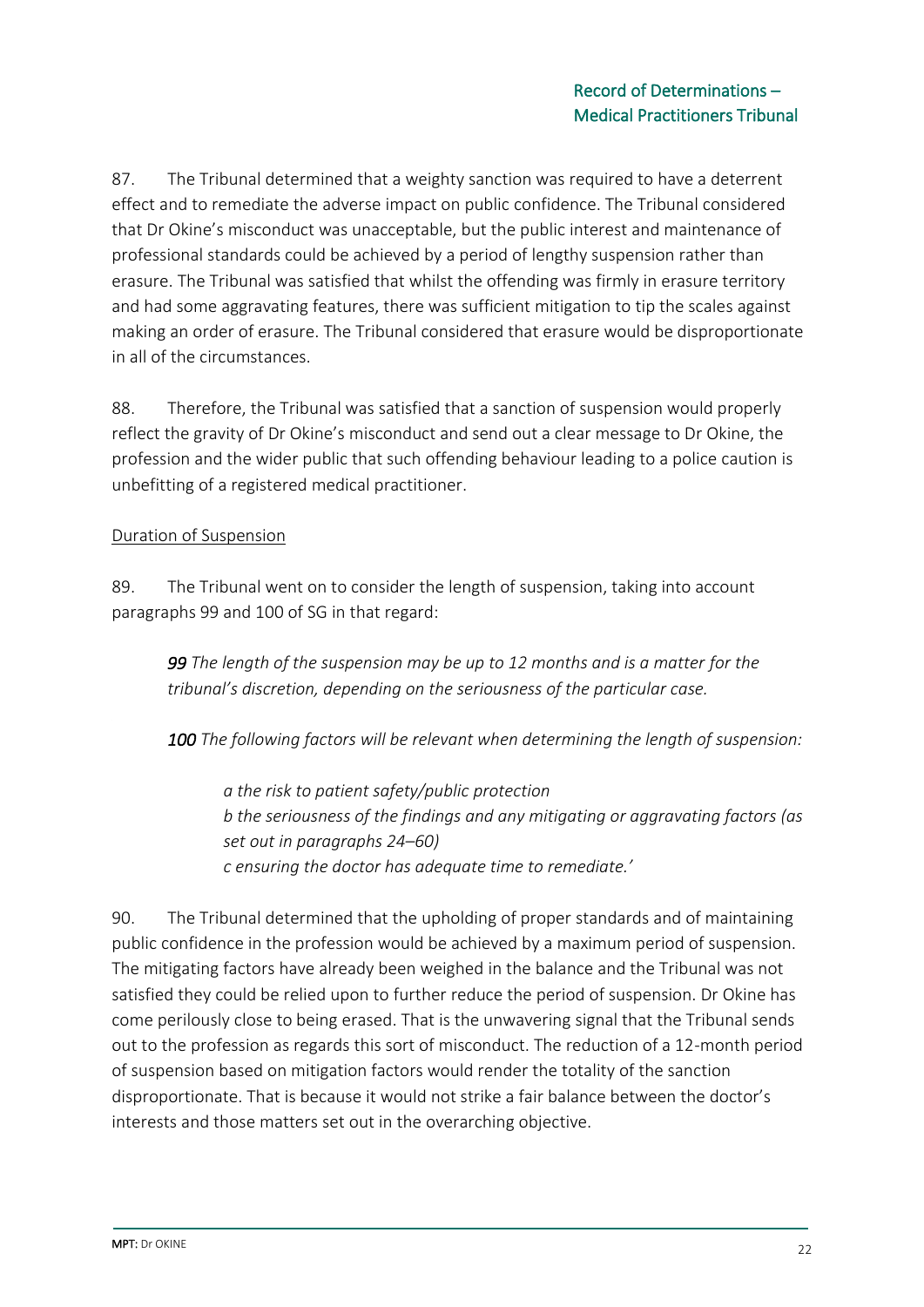91. Accordingly, the Tribunal concluded that the maximum period of suspension of 12 months was the appropriate and proportionate sanction in this case.

# Review

92. The finding of impairment was only on the grounds of the wider public interest. That will be satiated at the expiry of the 12 months suspension. Dr Okine has demonstrated good insight and remediation; he was a safe doctor and is now retired. The Tribunal considered that there was no useful or practical purpose in directing a review in this case, hence no review hearing is directed.

## Determination on Immediate Order - 04/03/2022

93. Having determined that Dr Okine's registration should be subject to an order of suspension for a period of 12 months, the Tribunal has considered, in accordance with Rule 17(2)(o) of the Rules, whether Dr Okine's registration should be subject to an immediate order.

94. The Tribunal has borne in mind the test to be applied with regard to imposing an immediate order; it may impose an immediate order if it determines that it is necessary to protect members of the public, or is otherwise in the public interest, or is in the best interests of the doctor.

#### Submissions

95. Mr Brook, on behalf of the GMC, submitted that the GMC did not seek an immediate order.

96. On behalf of Dr Okine, Mr Gledhill agreed with the submissions of Mr Brook that an immediate order was not necessary in this case. He submitted that Dr Okine would be applying for voluntary erasure.

# Tribunal's decision

5. The Tribunal has taken account of the relevant paragraphs of the *SG* in relation to when it is appropriate to impose an immediate order. Paragraphs 172 and 173 of the *SG* states:

172. *The tribunal may impose an immediate order if it determines that it is necessary to protect members of the public, or is otherwise in the public interest, or is*